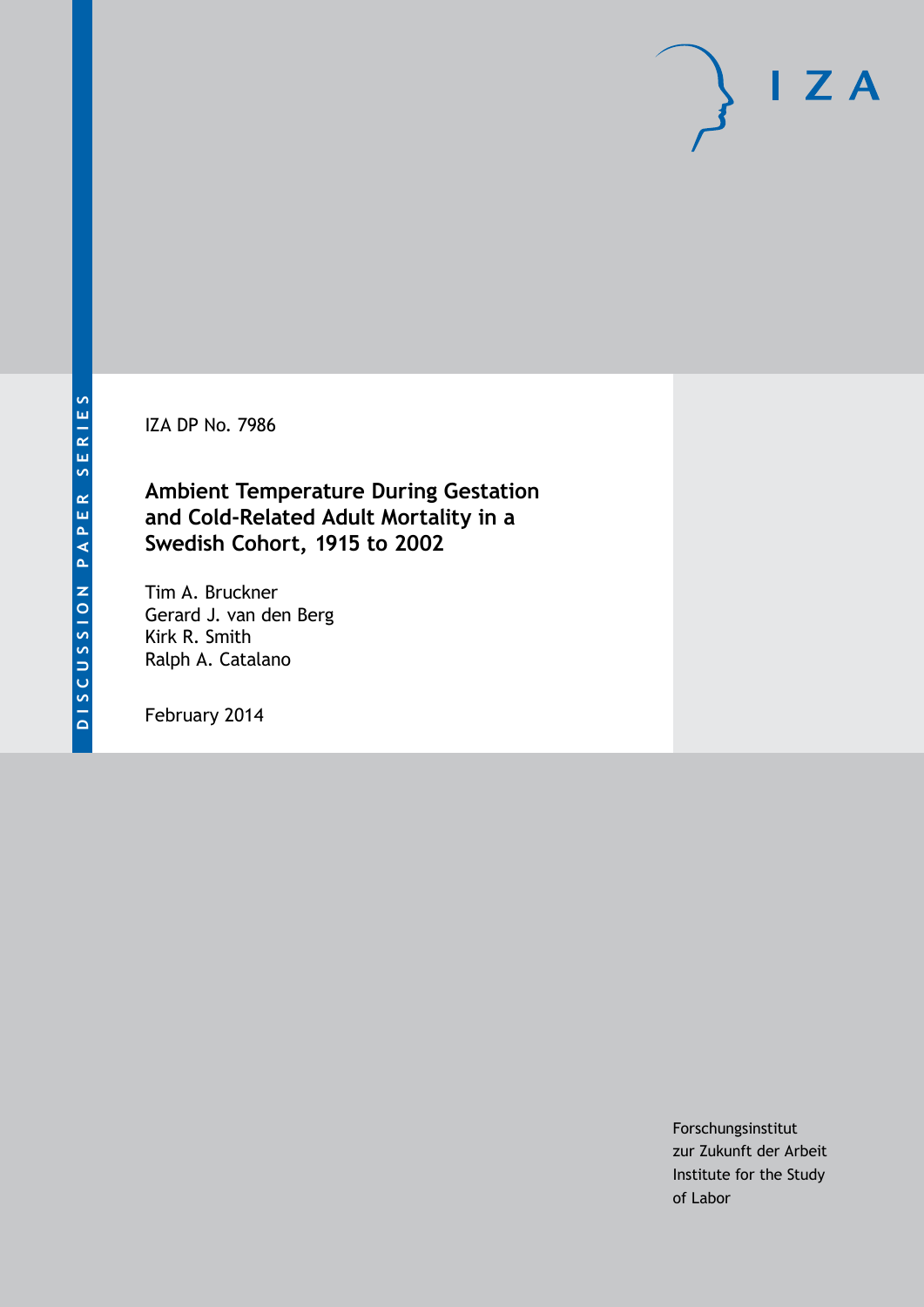# **Ambient Temperature During Gestation and Cold-Related Adult Mortality in a Swedish Cohort, 1915 to 2002**

### **Tim A. Bruckner**

*University of California, Irvine*

### **Gerard J. van den Berg**

*University of Mannheim and IZA*

### **Kirk R. Smith**

*University of California, Berkeley*

## **Ralph A. Catalano**

*University of California, Berkeley*

### Discussion Paper No. 7986 February 2014

IZA

P.O. Box 7240 53072 Bonn Germany

Phone: +49-228-3894-0 Fax: +49-228-3894-180 E-mail: [iza@iza.org](mailto:iza@iza.org)

Any opinions expressed here are those of the author(s) and not those of IZA. Research published in this series may include views on policy, but the institute itself takes no institutional policy positions. The IZA research network is committed to the IZA Guiding Principles of Research Integrity.

The Institute for the Study of Labor (IZA) in Bonn is a local and virtual international research center and a place of communication between science, politics and business. IZA is an independent nonprofit organization supported by Deutsche Post Foundation. The center is associated with the University of Bonn and offers a stimulating research environment through its international network, workshops and conferences, data service, project support, research visits and doctoral program. IZA engages in (i) original and internationally competitive research in all fields of labor economics, (ii) development of policy concepts, and (iii) dissemination of research results and concepts to the interested public.

<span id="page-1-0"></span>IZA Discussion Papers often represent preliminary work and are circulated to encourage discussion. Citation of such a paper should account for its provisional character. A revised version may be available directly from the author.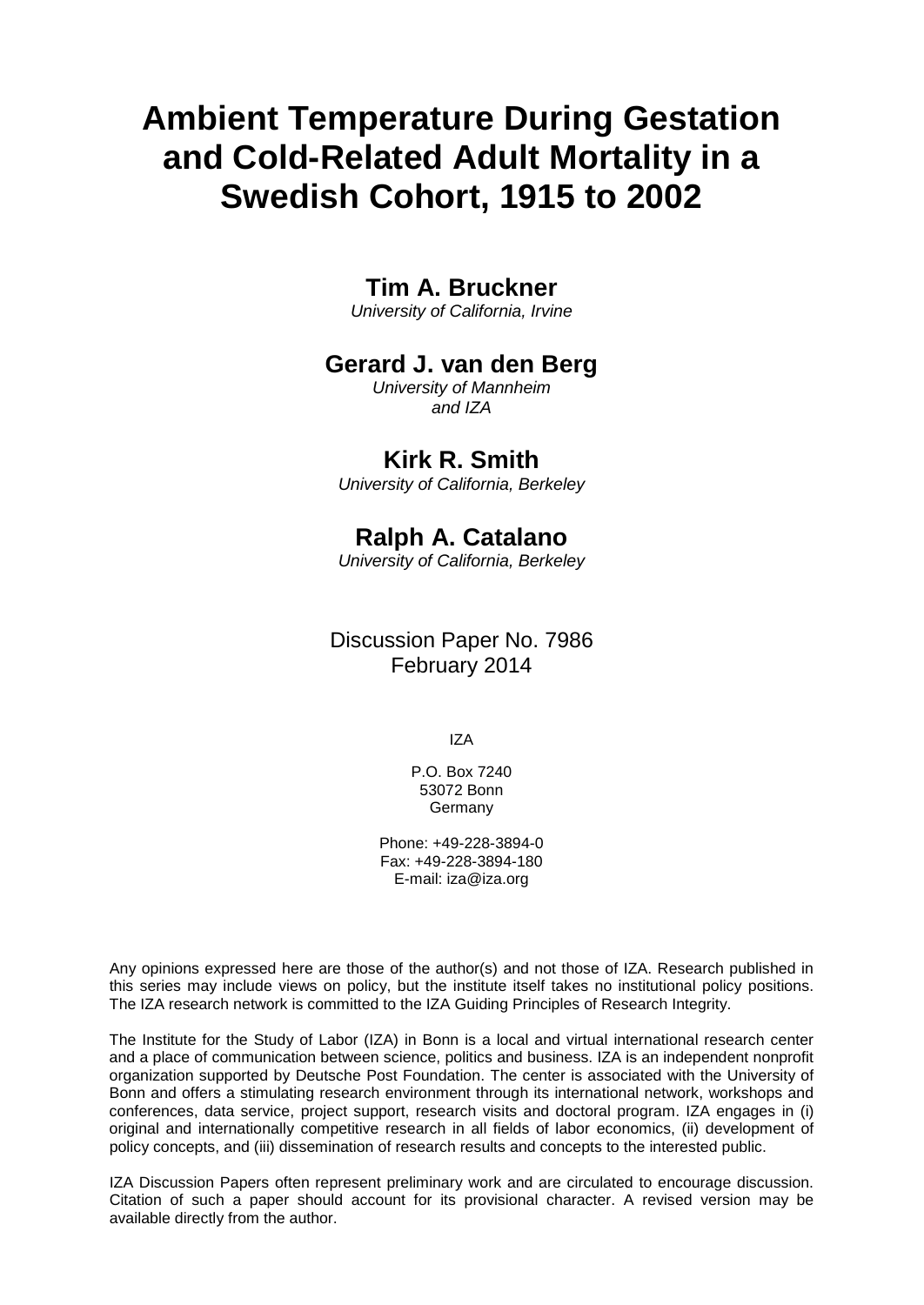IZA Discussion Paper No. 7986 February 2014

# **ABSTRACT**

# **Ambient Temperature During Gestation and Cold-Related Adult Mortality in a Swedish Cohort, 1915 to 2002[\\*](#page-1-0)**

For all climatic regions, mortality due to cold exceeds mortality due to heat. We examine whether cold-related mortality in adulthood varies positively with unusually benign ambient temperature during gestation, using data on over 13,500 Swedes from the Uppsala Birth Cohort Study born in 1915-1929 and followed until 2003. We link daily thermometer temperatures in Uppsala (1914 to 2002) to subjects, from their estimated date of conception onwards. We estimate survival models with time-varying explanatory variables, focusing on the two leading causes of cold-related death in adulthood: ischaemic heart disease (IHD) and stroke. An increase in the prevalence of warm temperatures during gestation leads to a significantly higher rate of mortality due to cold-related IHD. However, we do not find such a relation for cold-related stroke mortality. Additional analyses show that birthweight percentile or gestational age do not mediate discovered findings. The IHD results indicate that ambient temperature during gestation – independent of birth month – modifies the relation between cold and adult mortality.

JEL Classification: I12, Q54

Keywords: health, climate, cerebrovascular disorders, cold spells, fetal development, ischaemic heart disease, temperature regulation, migration

Corresponding author:

Tim A. Bruckner Department of Planning, Policy, and Design University of California at Irvine 202 Social Ecology I Irvine, CA 92697-7075 USA E-mail: [tim.bruckner@uci.edu](mailto:tim.bruckner@uci.edu)

We are grateful to the UBCoS Steering Group and its Principal Investigator Ilona Koupil for permission to use the UBCoS data. We thank Bitte Modin for extensive help with the data and Scott Bartell for assistance with the analytic framework. Funding for Tim Bruckner is provided by an intramural research grant (CORCL) from the University of California, Irvine.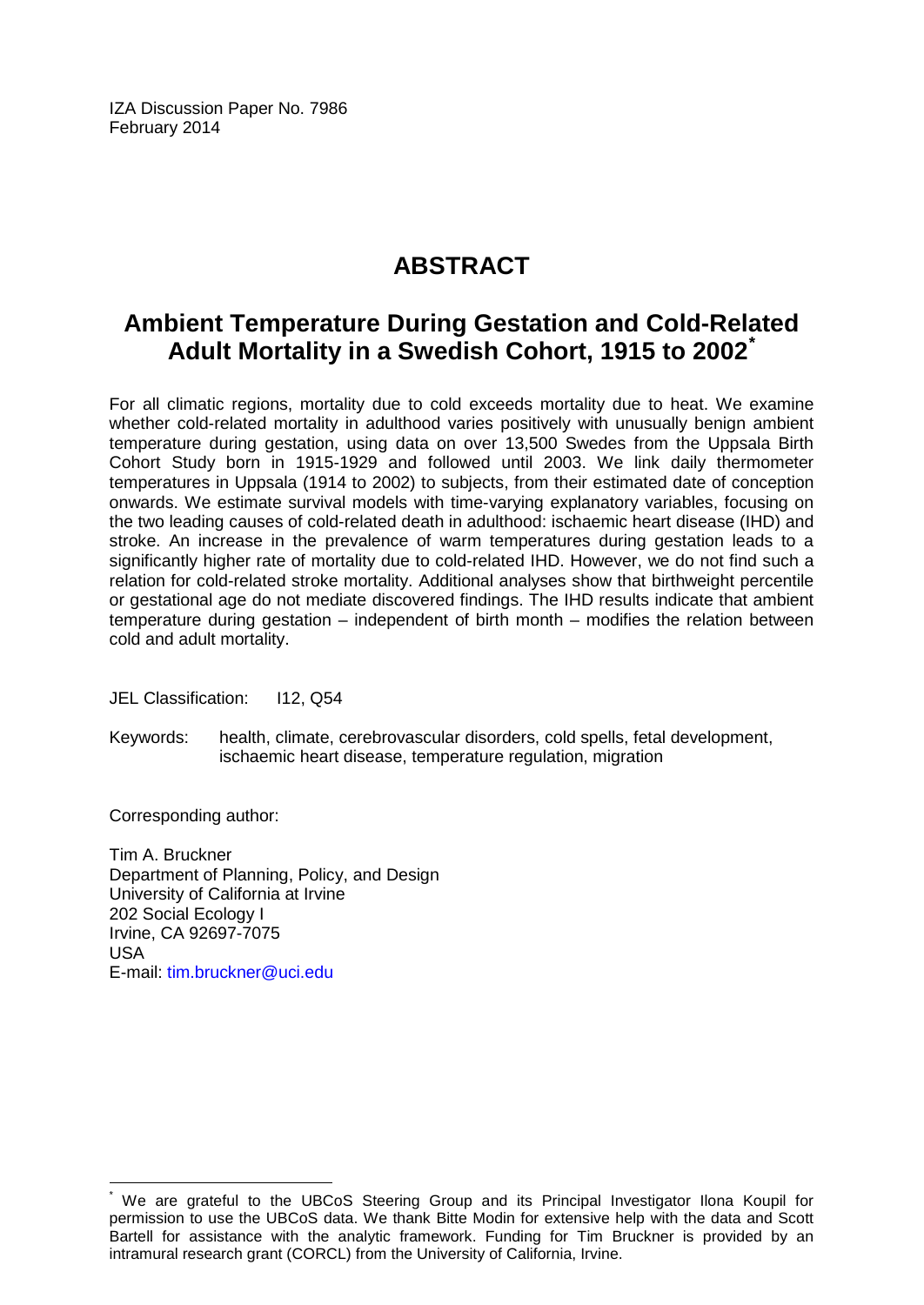#### **INTRODUCTION**

Populations living in Arctic and near-Arctic latitudes routinely encounter severely cold temperatures and exhibit elevated adult mortality during cold extremes (Young & Makinen, 2010). In addition, for all three climatic regions—tropical, temperate and polar—mortality due to cold has exceeded mortality due to heat (Rau, 2007; Sheridan & Kalkstein, 2004; Healy, 2003). A separate line of research indicates that season of birth predicts lifespan after age 50 (Doblhammer & Vaupel, 2001). This literature, in addition to reports of temperature sensitivity during fetal development, suggests that ambient temperature during gestation may influence morbidity later in life (Morrison, Ramamurthy & Young, 2000; Canals et al., 2009). We describe the hypothesis, and offer the first empirical test in humans, that the risk of cold-related mortality in adulthood varies positively with exposure to unusually benign ambient temperature during gestation.

Among adults, ischaemic heart disease (IHD) and cerebrovascular disease (stroke) rank as the two leading causes of cold-related death (Donaldson & Keatinge, 1997). Although the causes of cold-related IHD and stroke appear multifactorial, research implicates two mechanisms. Thermoregulatory responses to extreme cold at older ages (e.g., after 50 years) increase arterial thrombosis *via* a rise in blood viscosity. An increase in blood viscosity raises the risk of a clot and, in turn, ischaemic or cerebrovascular death (Keatinge & Donaldson, 2004). These deaths may also arise due to the rupture of lipid-containing plaques during hypertension and cold-induced coronary spasm (Farb et al., 1995). Such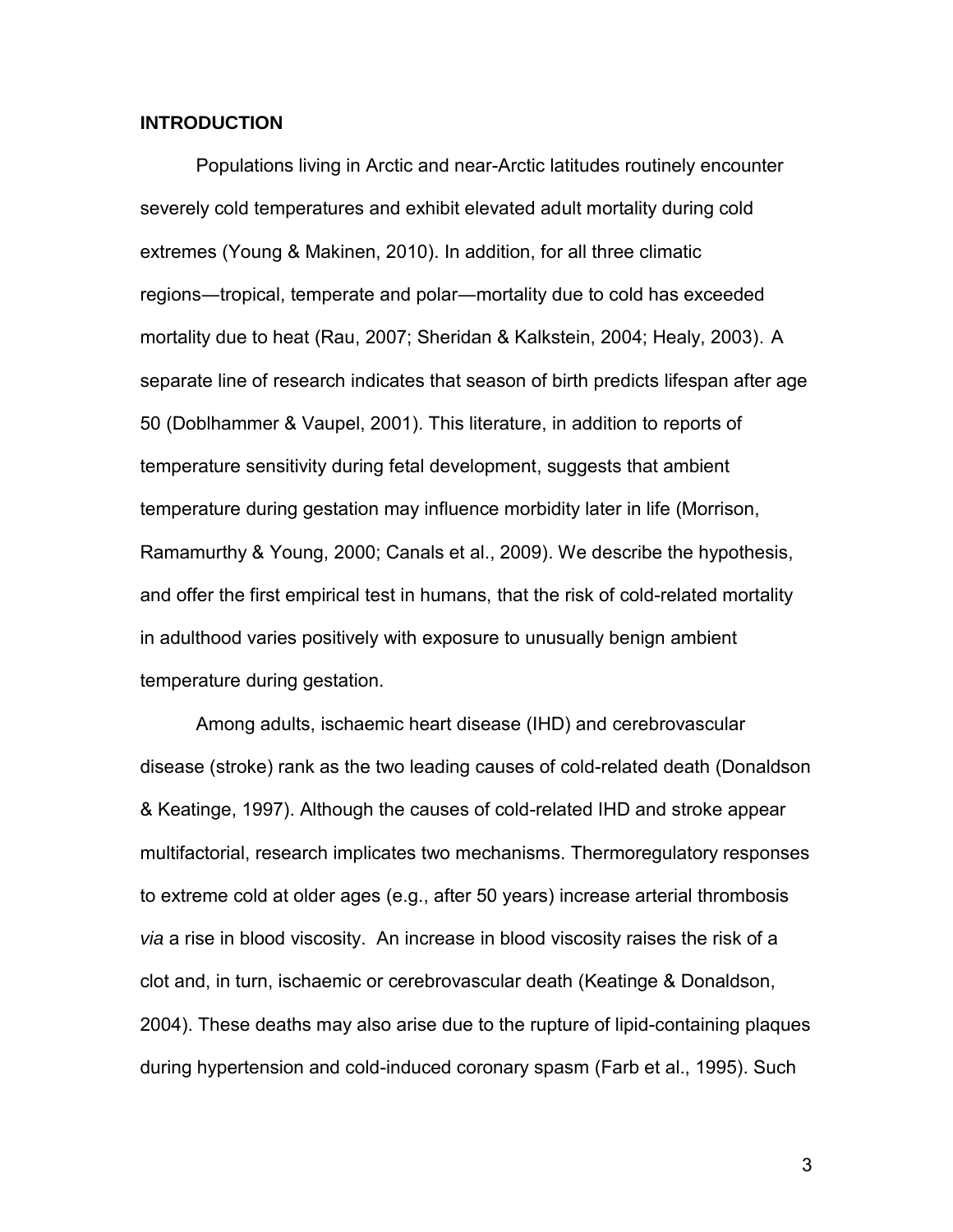processes may act independently of other meteorological factors (e.g., humidity). Heightened morbidity due to respiratory infections (e.g., influenza) during the winter, moreover, does not account for the positive relation between cold temperature and IHD and stroke (Keatinge & Donaldson, 2001; Kunst, Looman & Mackenbach, 1993; Donaldson & Keatinge, 2002).

Research further suggests that the early-life environment may adversely affect cold reactivity and increase the risk of cold-related mortality in adulthood. Fetal temperature remains relatively constant despite fluctuations in ambient temperature. However, cold during gestation may perturb development via several indirect pathways (Strand, Barnett & Tong, 2011). Evidence from animal models indicates that the fetal response to external temperature induces longlasting sequelae on the biology of offspring (Morrison, Ramamurthy & Young, 2000; Gluckman, Hanson & Spencer, 2005; Lee & Zucker, 1988).

Although less work appears in humans, Lawlor and colleagues report an association between ambient temperature after birth and subsequent IHD diagnosis among British women (Lawlor et al., 2004). This report and related literature documenting perturbations in fetal development following maternal exposure to high or low temperatures supports the "developmental plasticity" notion that cold reactivity in adulthood may vary according to ambient temperature during gestation (Bruckner, Modin & Vågerö, 2013; Wolf & Armstrong, 2012; and systematic review by Strand, Barnett & Tong, 2011). We employ the term developmental plasticity to refer to the ability of a range of human phenotypes to develop from a single genotype in response to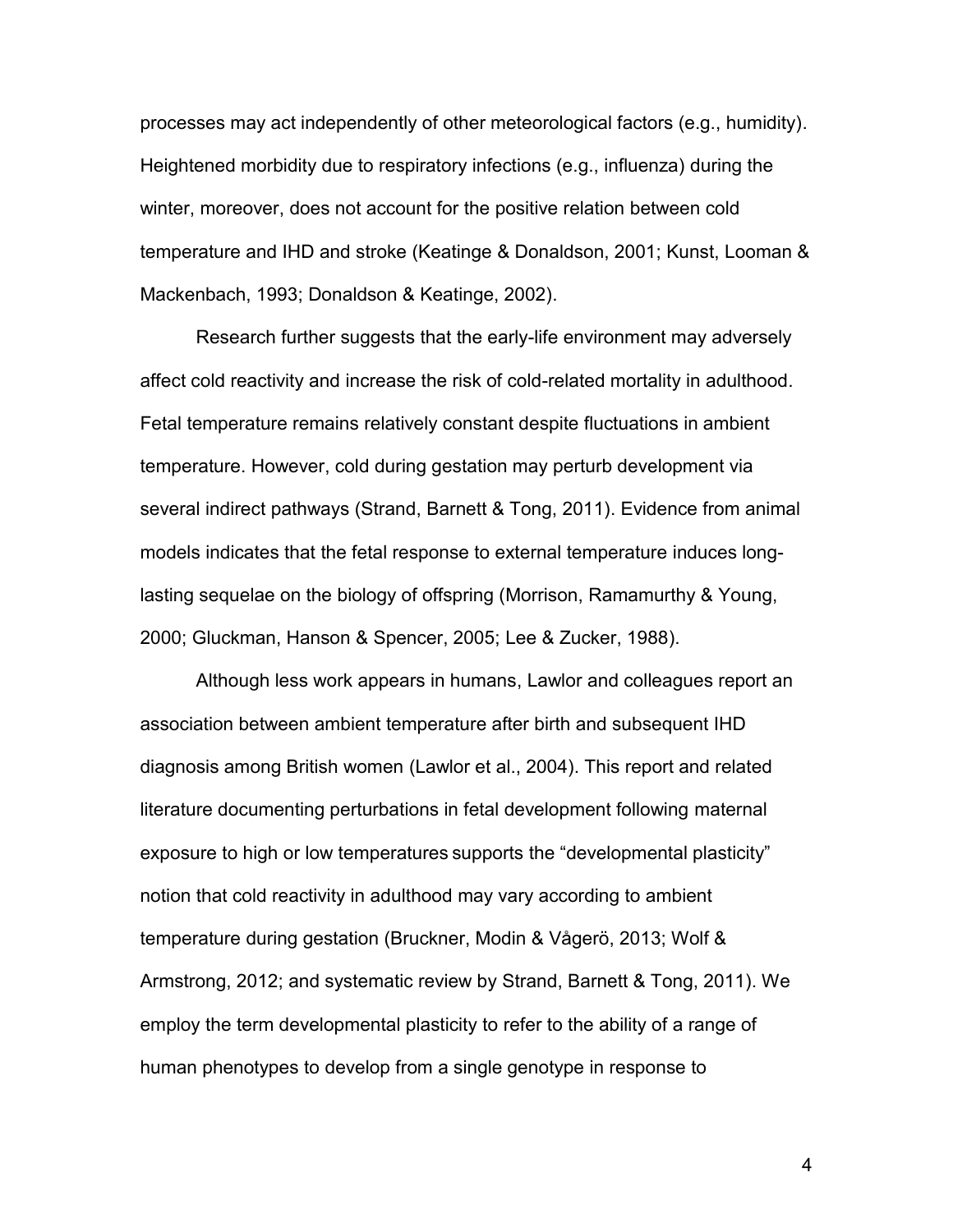environmental cues during the critical period of gestation (Gluckman, Hanson & Spencer, 2005). According to this argument, a mismatch between the temperature environment *in utero* and that experienced later in life may accelerate mortality in adults.

Catalano and colleagues offer a different explanation of how temperature *in utero* may affect mortality later in life, especially among males (Catalano, Bruckner & Smith, 2008). They assert that cold during gestation selects especially against male fetuses least adapted to prevailing conditions. Such "culling" of frail males *in utero* could leave behind a smaller but hardier cohort of surviving males. The obverse of this argument, for which Catalano and colleagues find support using ecological life table data in  $18<sup>th</sup>$  and  $19<sup>th</sup>$  century Sweden, contends that male cohorts born during benign temperatures exhibit reduced lifespans when confronted with cold later in life (Catalano et al., 2012).

Taken together, previous research in humans identifies pregnancy as a critical period in which gestations adversely respond to perturbations in ambient temperature. We, however, know of no research in humans that tests whether susceptibility to cold-related adult mortality *during cold spells* increases if exposed to benign (i.e., non-cold) temperatures during gestation*.* We provide such a test using individual-level life course data from Uppsala, Sweden (Uppsala Birth Cohort Multigeneration Study, 2012). This test requires assignment of temperature exposure to individuals throughout their life—from gestation until death in adulthood. We focus on IHD and stroke mortality, the leading causes of cold-related death in adulthood. Our analytic approach controls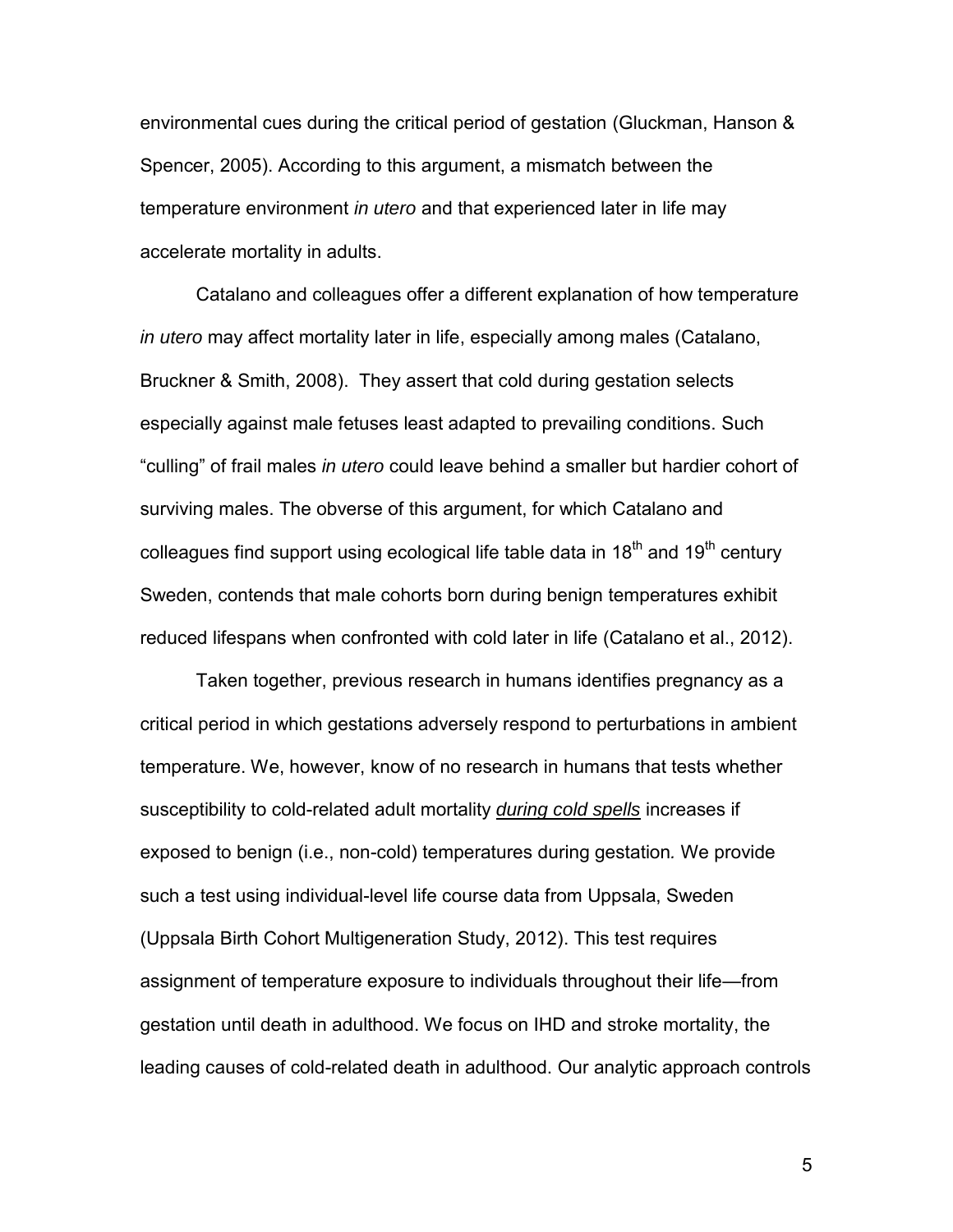for confounding by season of birth and, unlike earlier work, captures the timevarying nature of ambient temperature over the lifespan.

#### **METHODS**

#### Variables and Data

We retrieved data from approximately 13,500 live births delivered at Uppsala University Hospital from 1915 to 1929. These data are linked to the Swedish Cause of Death Register until 2002 (Modin, 2002a). These births, referred to as the Uppsala Birth Cohort Study (UBCoS), are regionally representative of live births in terms of socioeconomic status and rural/urban composition. Rajaleid, Manor and Koupil (2008) further demonstrate that UBCoS is representative of births in Sweden for the years 1915-1929. UBCoS accounts for 75% of all births in the city of Uppsala and 50% of births in the surrounding region (<20 km) in this time period (Leon et al., 1998). UBCoS contains sociodemographic data on the mother and characteristics at birth including exact date of birth and estimated gestational age.

Researchers have linked 12,161 UBCoS birth records to 1960, 1970, and 1980 census registers as well as to cause of death data (beginning in 1952) up to December 31, 2002 (Modin, 2002a). We did not link UBCoS birth records to adult death data if the subject died in infancy (n= 852), out-migrated (n=190), or could not be followed for other reasons (n=422). This process permits cause-of-death estimates for UBCoS births up to 87 years of age (for those born in 1915). UBCoS also contains information on exact date of death. Validation tests of the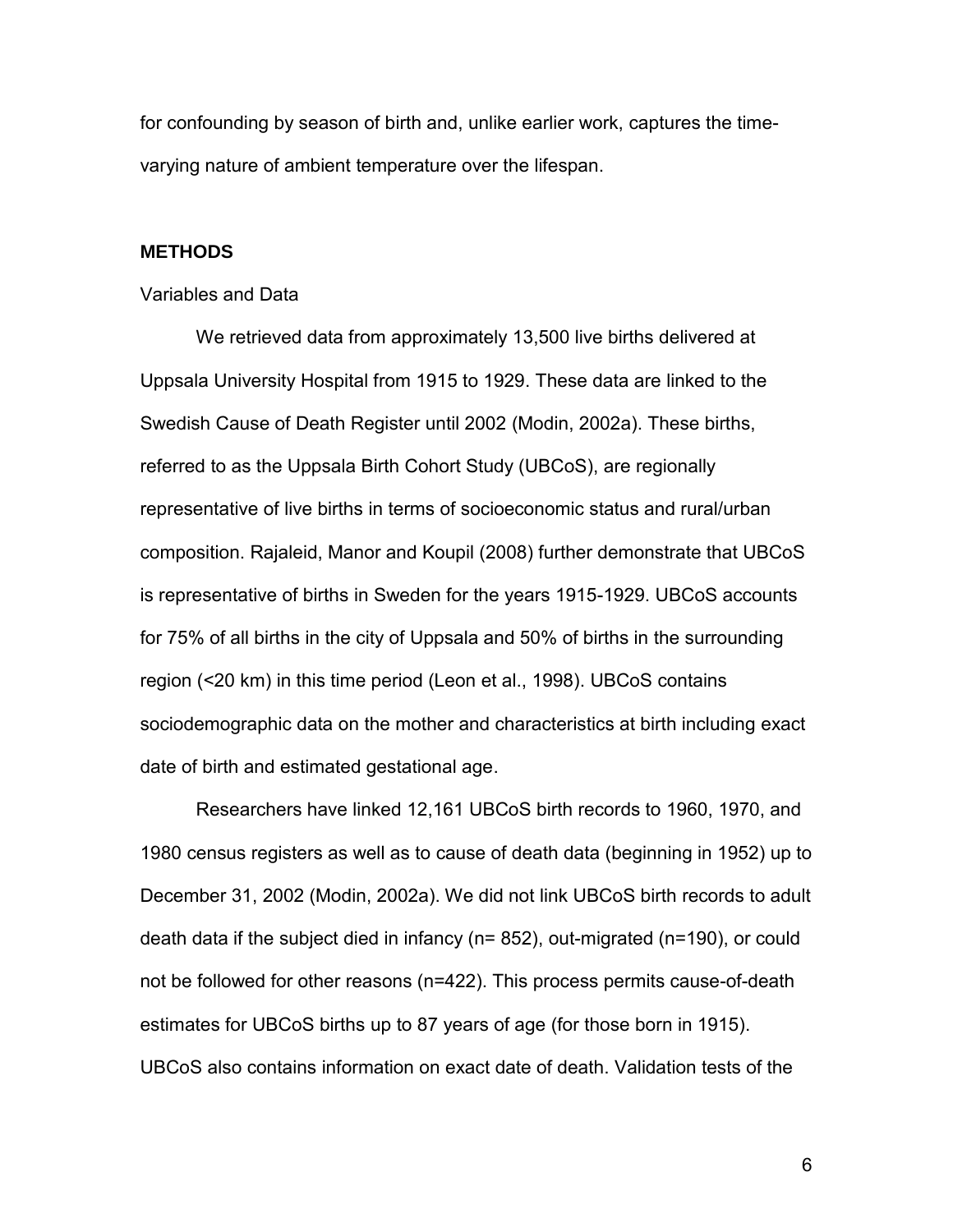cause-of-death field show 99.9% agreement between the death registry and the separately administered patient discharge database (Uppsala Birth Cohort Multigeneration Study, 2012). Less than 0.5% of the deceased have a nonreported cause of death. We used conventional classification schemes to categorize cause of death. We applied the following ICD codes for IHD death: 420-422 and 410-414 for ICD versions 6/7/8/9, and I20-I25 for the ICD-10 version. For stroke mortality, we applied the following codes: 330-334 for ICD-6, 430-438 for ICD versions 7/8/9, and I60-I69 for the ICD-10 version.

We retrieved the continuous, daily temperature series (in tenths of degrees centigrade) derived from thermometers in the Uppsala (59°52' N, 17°38' E) region (Bergstrom & Moberg, 2002). Daily temperature was calculated as the mean of hourly temperatures taken at least four times over each 24 hour period. We used the temperature series from March  $1<sup>st</sup>$ , 1914 (i.e., earliest estimated date of conception for an UBCoS birth in 1915) to December 31, 2002 (last day of UBCoS follow-up). Consistent with conventions of climatology, scientists have homogenized and validated this publicly-available series to permit temperature comparisons across the test period (Moberg & Bergstrom, 1997).

#### Approach

For each UBCoS individual with date of birth and gestational age information, we assigned an ambient temperature measure during gestation. Temperatures in Uppsala fell below 17° C (the nadir on the J-shaped temperature / mortality relation: see Keatinge et al., 2000; Kunst, Looman &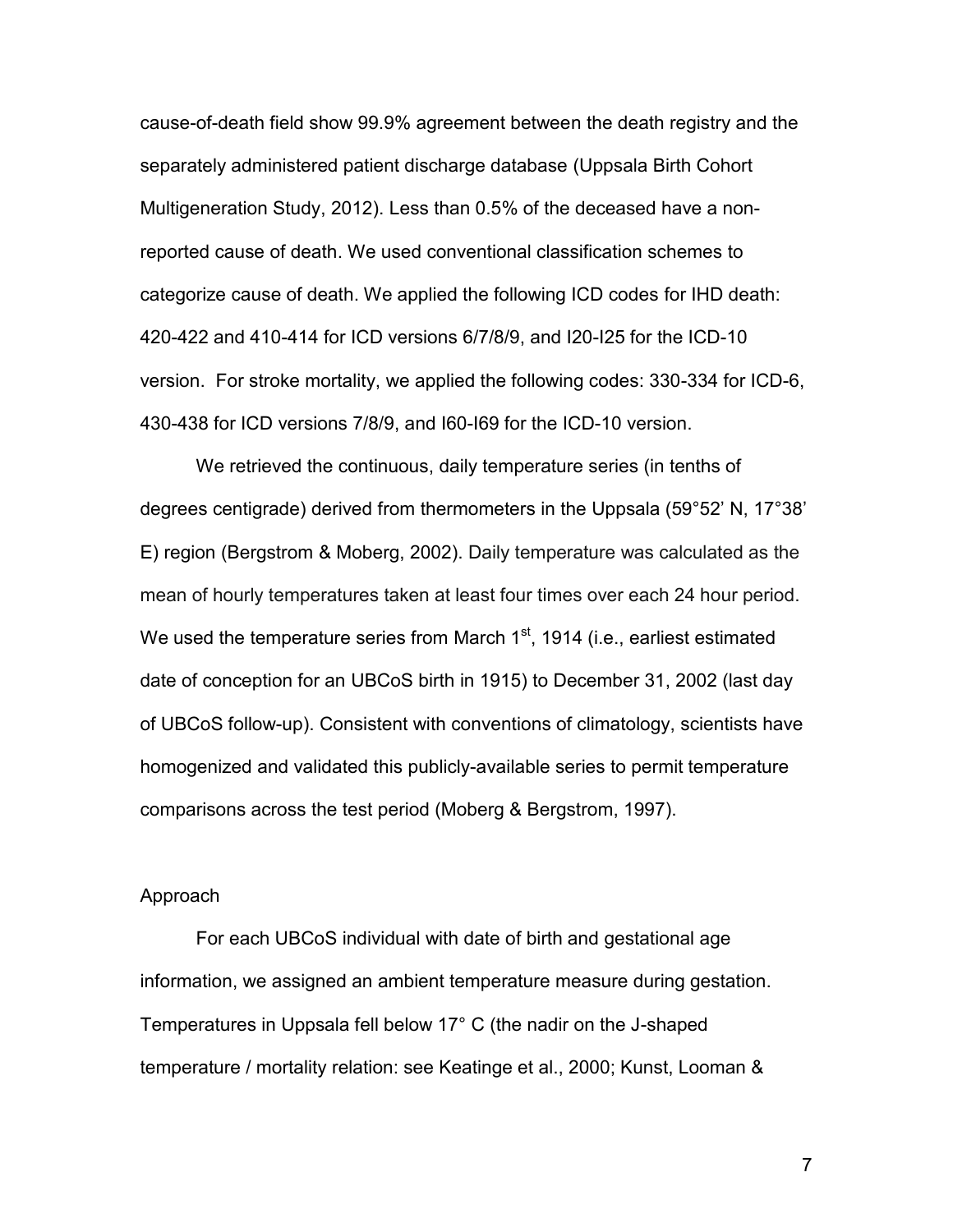Mackenbach, 1993) in over 95% of all weeks in our test period. We, therefore, assumed no heat-related stress during gestation. Since our hypothesis focuses on subjects exposed to unusually benign temperatures during gestation, we specified a "benign gestation" variable as the fraction of weeks in gestation spent in the warmest quintile of Uppsala temperatures from 1915 to 1929 (i.e., >13.5°C, or 56.3°F). This variable summarizes absolute weekly temperature values over the pregnancy and classifies any week as "benign" if temperature falls in the warmest quintile. Previous research on temperature-related birth outcomes employs this approach (Deschênes, Greenstone & Guryan, 2009). For UBCoS subjects, the proportion of the gestation spent in the warmest quintile ranged from 0.0 to 0.44. We also summarized weekly temperatures as the mean over the entire gestation to assess sensitivity of results to the "benign gestation" classification.

The literature on cold-related mortality does not converge on a definition for an acute cold spell (Hong et al., 2003). Research, however, finds non-linear relationships between cold and mortality such that extreme cold events exert the largest IHD and stroke mortality response (Patz et al., 2000). Consistent with this logic and previous climatic research (Reid et al., 2012), we classified extreme cold days as those that fell below the lowest  $5<sup>th</sup>$  percentile of the average daily temperature for each of the conventional 30-year climate normal periods spanning from 1915 to 2002 (see World Meteorological Association, 2011, for more details). For example, the  $5<sup>th</sup>$  percentile of daily temperature in Uppsala is -6.4°C (20.5°F) for the current climate normal period (i.e., after 1990).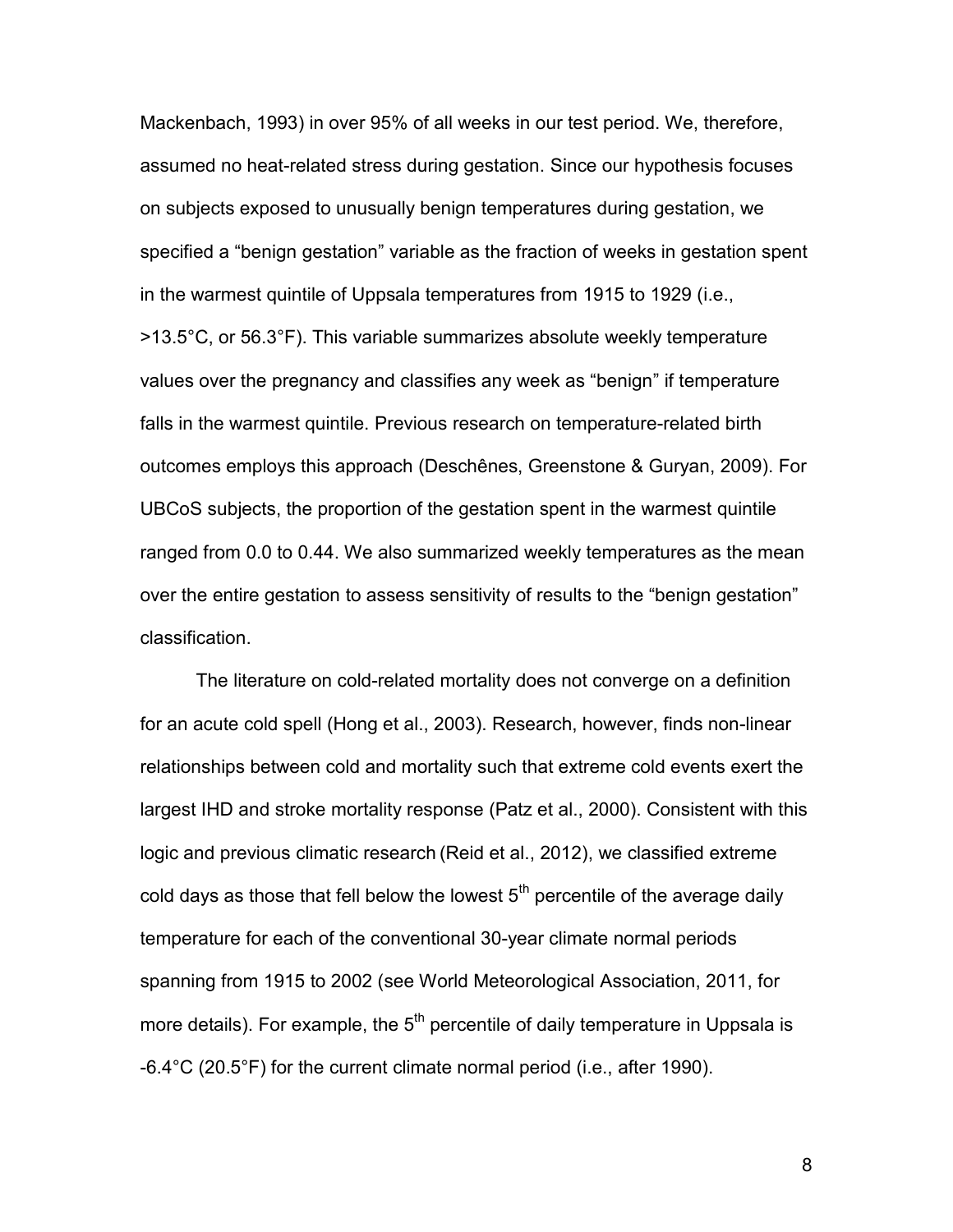Since the risk of death reportedly remains elevated for one week after extreme cold (Donaldson and Keatinge, 1997; Hong et al., 2003), we defined a daily binary indicator as "1" if at least one extreme cold day occurred in the past six days. This coding yields a sequence of days for which the indicator is "1". Such sequences serve as our "cold spells." For example, if January 3rd and 6th, 1972 (but not other days in that month) qualified as extreme cold days, then we would score the period January 3rd through January 12th (inclusive) as a cold spell, whereas all other days in January would receive a "0" (not in a cold spell). Based on this logic and our temperature classification rules, we identified 586 cold spells, of varying lengths, from January 1, 1915 to December 31, 2002, that an UBCoS subject has the potential to experience.

In a life-course setting, a key challenge of estimating cold-related IHD and stroke deaths involves their conditional dependence on survival to older ages. Selective mortality of frail individuals before older ages, either in response to earlier cold spells or to other insults, may leave behind a non-representative group of older adults (Keatinge and Donaldson, 2004). One recommended approach to control health selection involves a counting process style of data input (Therneau & Grambsch, 2010). This time-to-event strategy, which takes the functional form of a standard Cox proportional hazards model with timedependent covariates, statistically adjusts for the dependence of older-age mortality on the ability to survive to older age.

Our analysis allows the risk of mortality to vary over the life course based on time-varying characteristics. The counting process form of data input divides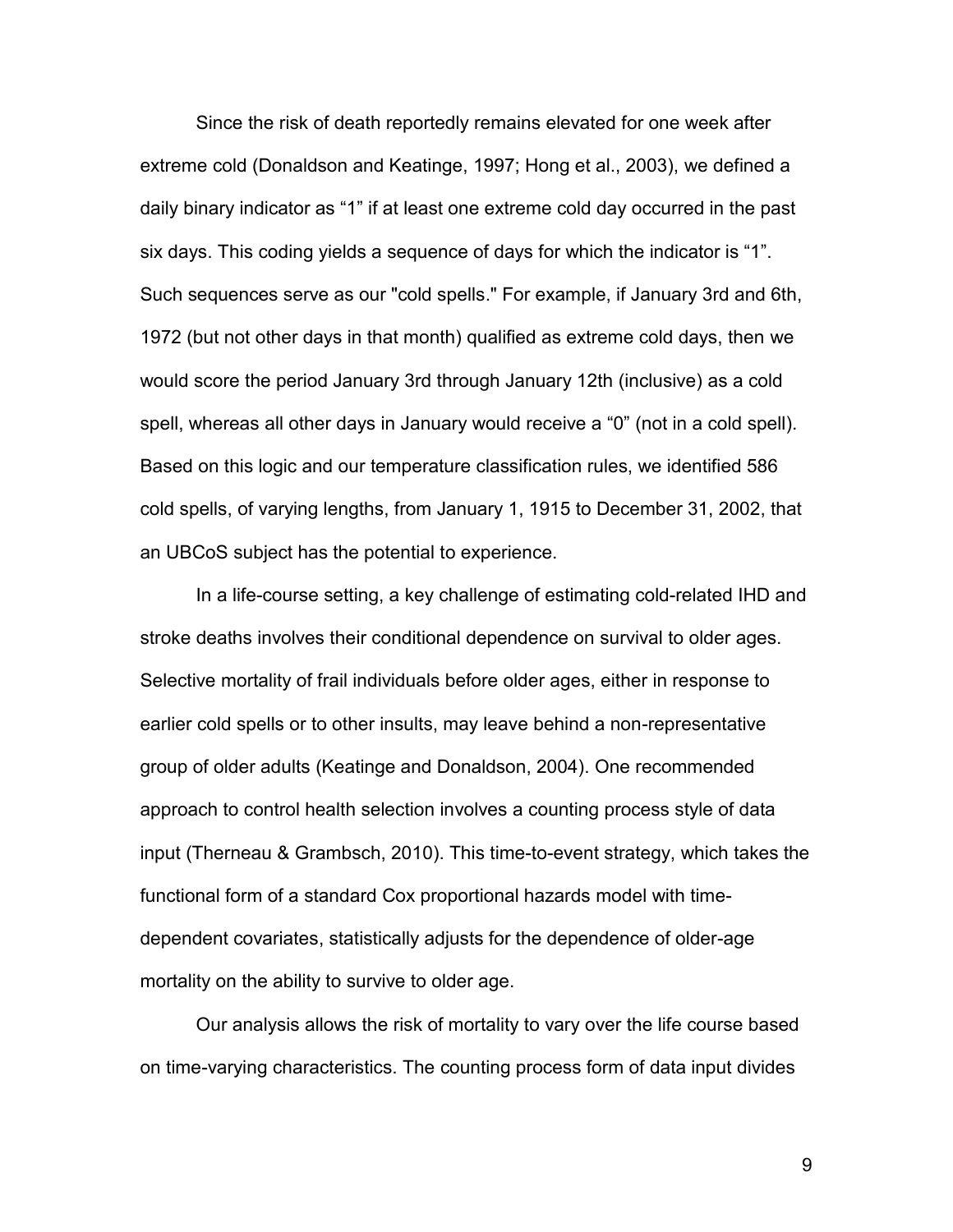each subject's person-time of observation into discrete intervals of mortality risk, beginning at the left-truncated date of study entry (in our case, January  $1<sup>st</sup>$ , 1952, the first day in which cause-of death data are available for the UBCoS subjects). For our test, each discrete interval (in days) receives a cold spell classification (1 or 0) that identifies the temperature through which the individual progresses. Failure to survive beyond a particular interval precludes the subject's exposure to temperatures at future intervals. Furthermore, persons do not contribute time intervals of observation after they die of IHD or stroke, or are lost to follow-up (via deaths due to competing risks, emigration, or survival to the last day of observation).

Our estimation strategy uses a Cox proportional hazards model of the following form. Let ד denote current calendar time. We express the causespecific mortality rate θ of an individual at a given point of time in terms of their age t, a vector of birth characteristics  $X(t)$ , current temperature conditions  $C(\tau)$ , temperature in gestation S(ד-t), and the interaction term of temperature in gestation and current temperature conditions.

 $log\theta(t|\lambda(t),X(t),C(\tau),S(\tau-t)) = \beta_0 + \lambda_t + \beta' \mathbf{X}_t + \beta_1 C_{\tau} + \beta_2 S_{\tau-t} + \beta_3 C_{\tau} S_{\tau-t}$  [1] Where:

θ is the IHD mortality rate. In a separate specification, we examine stroke death.

 $\lambda$  t is the age-dependent risk of mortality at age t.

 $\mathbf{X}_t$  is a vector that includes binary indicator variables for month of birth (Jan, Feb, etc.), infant sex ("1" for male, "0" for female), and binary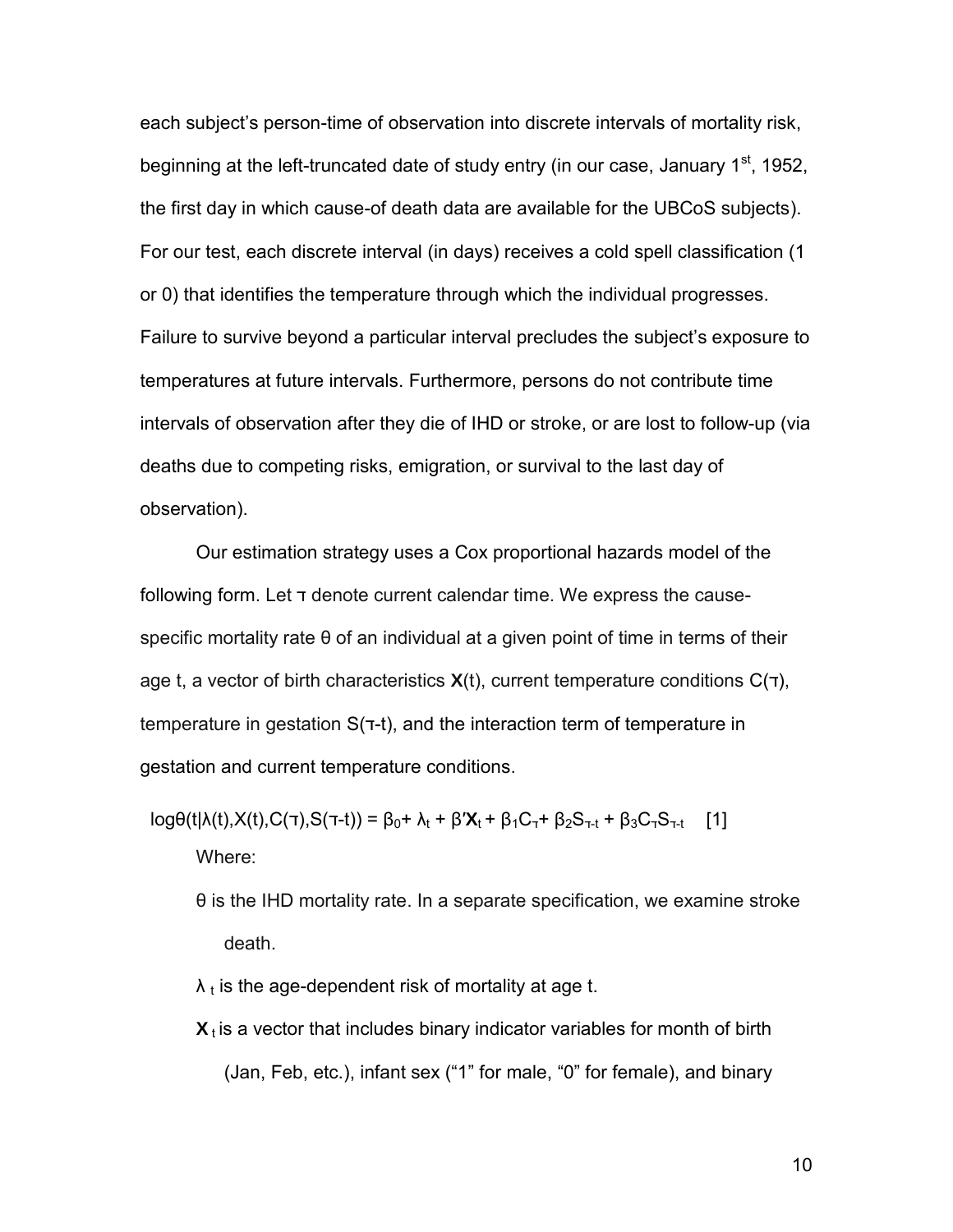indicator variables for father's occupation, a measure of socioeconomic status at birth.

 $C<sub>T</sub>$  is the binary cold spell variable for that particular time interval.

 $S_{\tau-t}$  is the temperature variable during gestation, scored as the fraction of weeks in gestation spent in the highest temperature quintile (> 13.5°C).  $C_7S_{7-t}$  is the product of  $S_{7-t}$  and  $C_7$  . This "warm x cold" interaction term takes on a non-zero value during cold spells. The attendant coefficient  $β<sub>3</sub>$  is our parameter of interest.

The approach above explicitly controls for the subject's age-specific mortality risk at each discrete time interval. We, therefore, do not include a "rightside" age covariate in  $X_t$  in the hazards model. Per convention, we also do not cluster standard error estimates by subject (Therneau and Grambsch, 2010). We performed all analyses using SAS statistical software (proc PHREG; Cary, NC).

The start date for the principal analysis begins on January 1, 1952, the first day for which researchers linked cause of death information to UBCoS subjects. In additional sensitivity tests, we examine whether health selection before 1952 influences our results. This sensitivity check gauges the likelihood that the potentially non-representative nature of healthier UBCoS members surviving to 1952 attenuates our results.

Given that Catalano and colleagues' (2012) male-specific culling hypothesis predicts only a male response, in a separate model we test a threeway multiplicative interaction term of infant sex, the temperature variable during gestation, and the binary cold spell variable (with inclusion of the relevant two-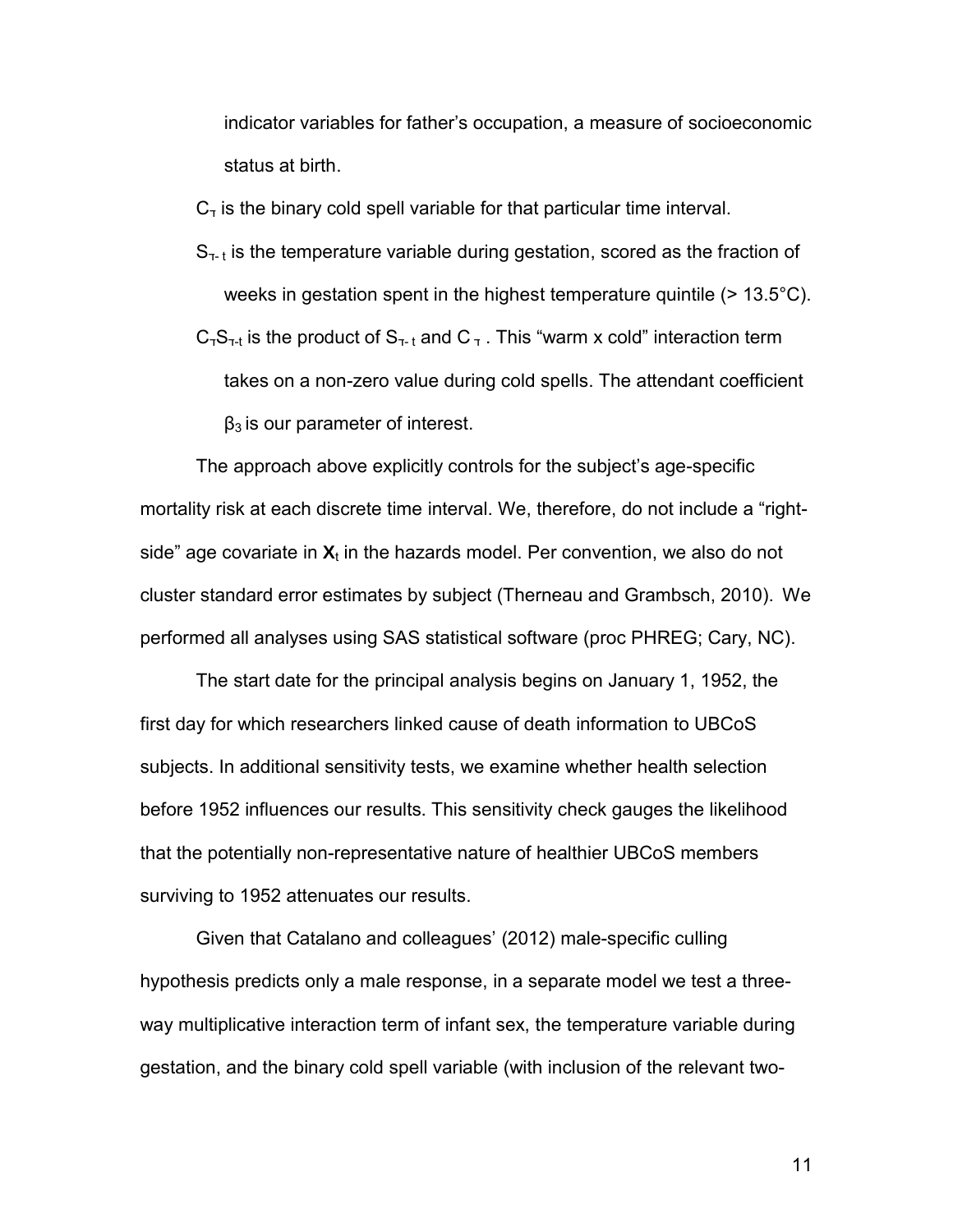way interaction terms: male x cold spell, male x temperature in gestation, and cold spell x temperature in gestation). The three-way interaction term takes a non-zero, positive value only among males during cold spells.

#### **RESULTS**

Our sample comprised 13,625 liveborn subjects with plausible gestational age information and followed after birth (Table 1). The mean ambient temperature during gestation was 5.0°C. Subjects experienced the warmest temperature quintile (>13.5° C) for an average of 19% of their gestation. Almost 85% of subjects survived to age 50 and over half lived to the end of the observation period. After age 50, deaths due to IHD account for over a quarter of all recorded deaths. Less than seven percent of the total IHD and stroke deaths occur before age 50.

Figure 1 plots, by calendar month of birth, the proportion of the gestation exposed to the warmest temperature quintile for a random sample (n=4,000) of the 13,625 subjects. The temperature variable shows strong seasonality with the warmest gestations being born in the fall months. Within each birth month, gestational temperature shows substantial variation.

We display the coefficients for proportional hazards models for IHD (Table 2) and stroke (Table 3) death with January 1, 1952 as the start date of follow-up (540,450 person-years of observation). For each outcome, we consider Model 3 (right column) the final model in that it contains all relevant control variables and the warm gestation-to-cold-spell interaction term of interest. Males more than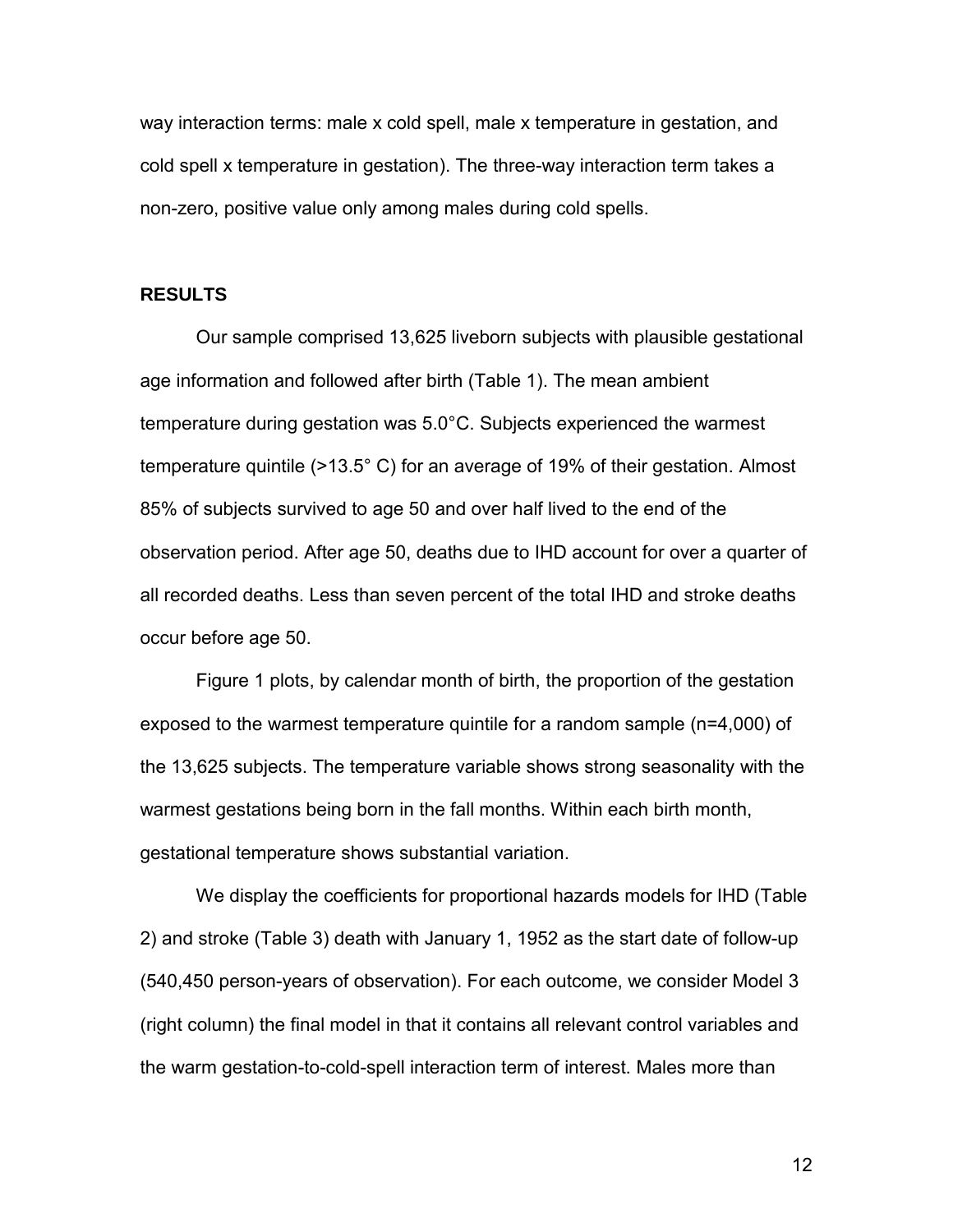females show an elevated risk of IHD death. The risk of IHD death also varies positively with births in January and February (relative to births in December).

For IHD deaths, the warm gestation to cold spell interaction term indicates an increased risk of IHD death among persons subjected to warm gestations but confronted with cold spells later in life. Figure 2 displays the relation between the warm gestation x cold spell interaction term and IHD mortality. We plot the point estimates of the antilog of the coefficients (i.e., the hazard ratios [HR]), as well as their 95% confidence intervals [CI], across the temperature values during gestation in our dataset. For subjects that spent more than 25% of their gestation in the warmest quintile, we estimate an increased risk of IHD death in cold spells (relative to non-cold intervals). Thirty percent of the UBCoS population scores above this level, which (based on the model) places them at an increased risk of a cold-related IHD death later in life (using conventional levels of statistical significance, *p*<.05). An alternative way to interpret this interaction term is that, within a given cold spell in adulthood, the hazard of IHD death rises 16% (HR = 1.16; 95% CI:1.03 — 1.29) for each one standard deviation (SD) increase of exposure during gestation to the warmest temperature quintile (1 SD = 6% more warm days in gestation).

Table 3 indicates an elevated risk of stroke death among males. Calendar month of birth does not predict the risk of stroke death later in life. Unlike the IHD results, we observe no relation between the warm gestation x cold spell interaction term and stroke mortality (coef.= -0.58; 95% CI: -4.01 — 2.85).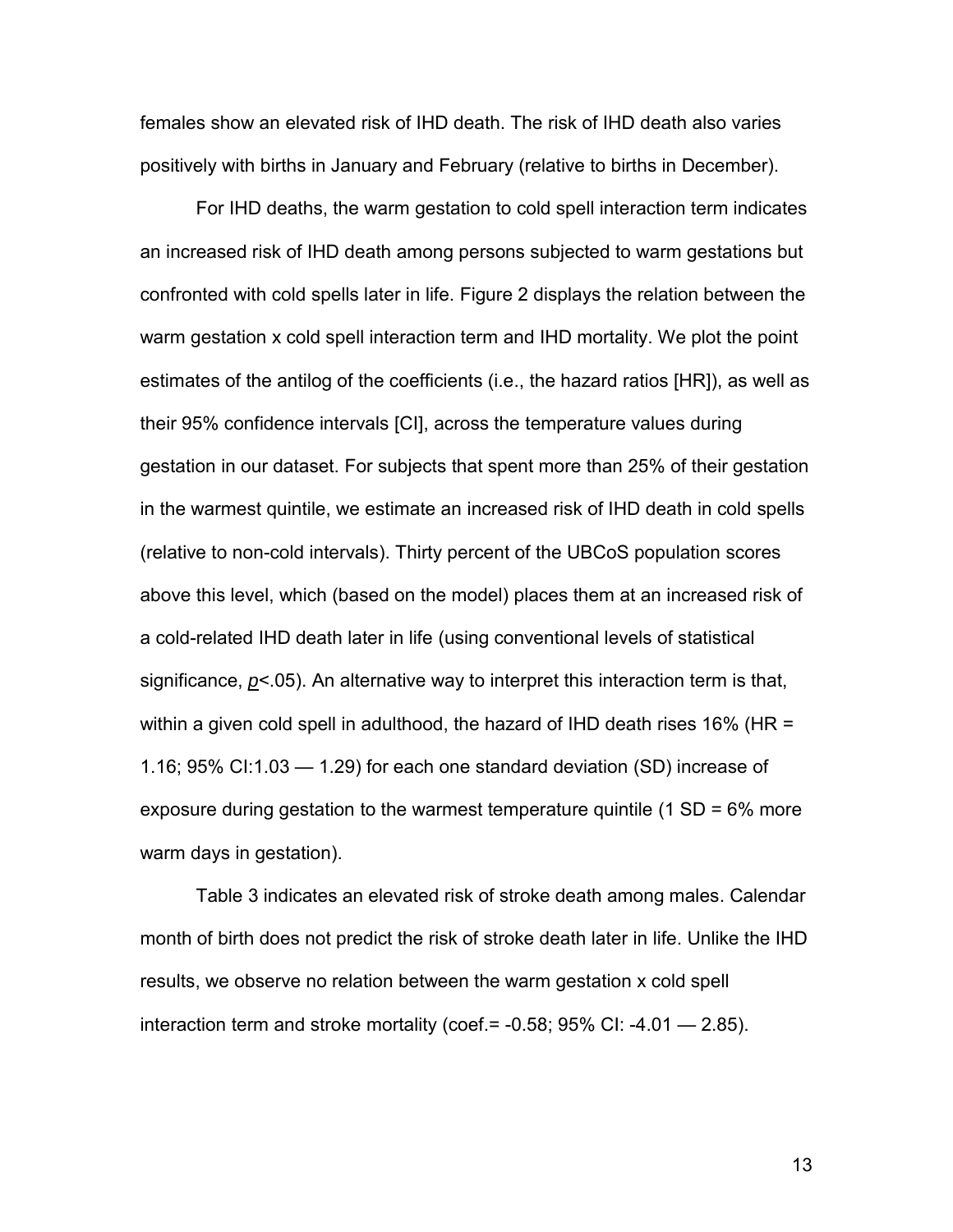We then examined the potential male-specific relation between warm gestations and cold-related mortality later in life. We repeated the tests shown in Tables 2 and 3 but included a three-way interaction term (male x warm gestation x cold spell) as well as all attendant two-way interaction terms. In both the IHD and stroke analysis, the three-way interaction term shows no relation to mortality risk (full results available upon request). Stratum-specific analyses by sex also indicate no elevated warm gestation x cold spell coefficients among males.

Although our hypothesis pertains to the warm gestation x cold spell interaction term, we also examined in separate models the coefficients of the two "main effect" temperature terms in the absence of the interaction variable. In both the IHD and stroke models, we cannot reject the null for the warm gestation variable. For the adult cold spell main effect, we find elevated IHD in adulthood when we specify temperature in a continuous form (HR for 1°C reduction in temperature = 1.01; 95% CI:1.00 — 1.02). Results for stroke cannot reject the null (full results not shown).

The positive association between the warm gestation x cold spell term and cold-related IHD mortality led us to explore birth characteristics that may mediate this relation. Preterm delivery and/or birthweight-for-gestational age, for example, may respond to temperature in gestation and influence later-life susceptibility to cold (Bruckner, Modin, & Vågerö, 2013). To explore this possibility, we repeated the estimation for IHD but included gestational age and, separately, birthweight for-gestational age percentile as covariates. The coefficient and 95% CI for the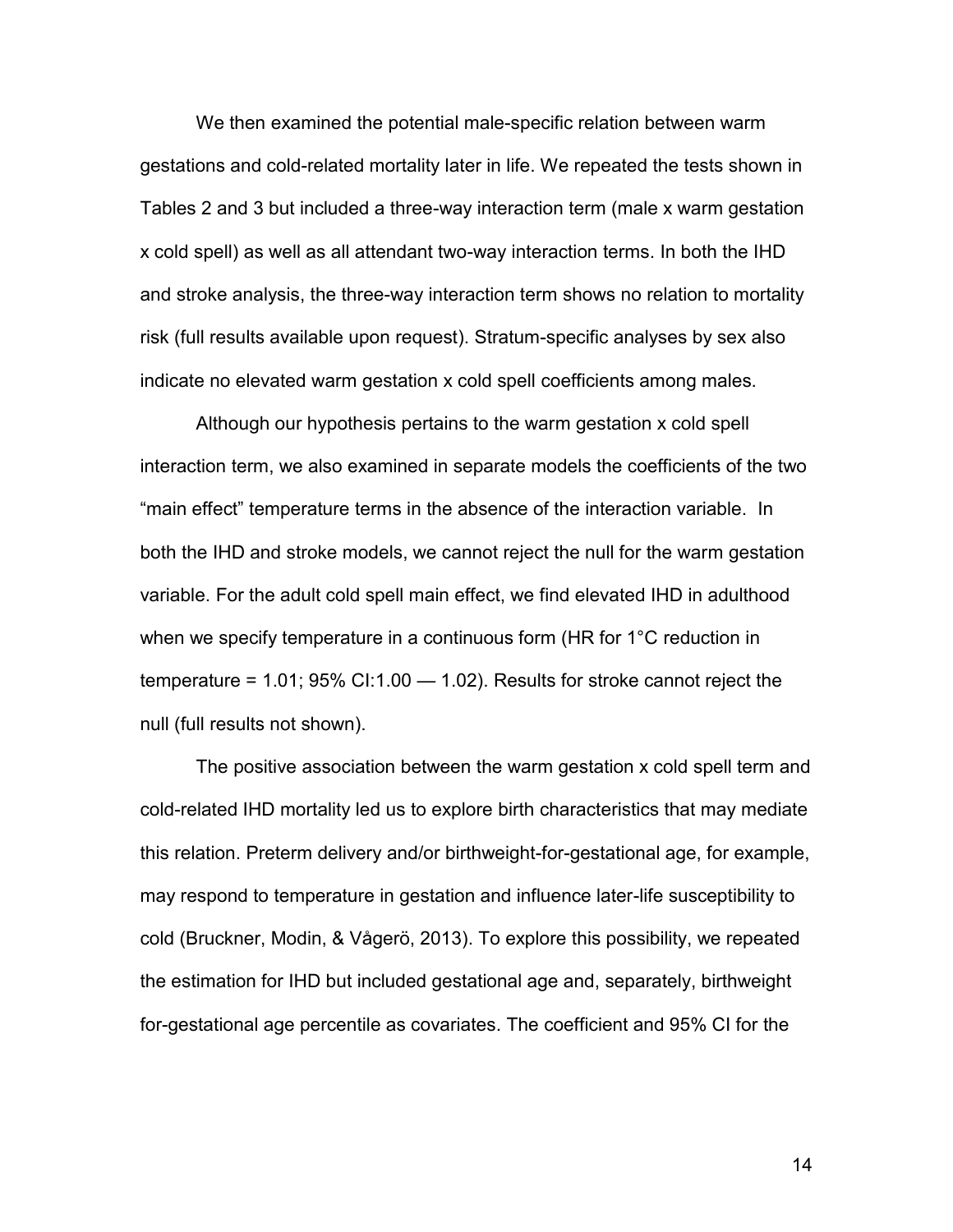warm gestation x cold spell interaction term remained essentially unchanged from that shown in Table 2 (results available upon request).

To assist the reader with gauging the magnitude of the IHD results, we calculated the fraction of IHD deaths during cold spells statistically attributable to a warm gestation. In our cohort, 173 IHD deaths occurred during cold spells. We classified 76 of these subjects as having spent more than 25 percent of their gestation in warmest quintile (see Figure 2). We then applied to these subjects the crude hazard ratio (i.e., 1.34) of a cold-related IHD death for a warm, relative to a non-warm, gestation. Application of the attributable risk percent calculation to this crude hazard ratio yields, among persons exposed to a warm gestation, an estimated 25% of cold-related IHD deaths later in life statistically attributable to the warm gestation. Relative to all IHD deaths that occur in both cold and noncold periods, the "warm gestation" effect statistically accounts for about 3.3% of all IHD deaths in the UBCoS cohort.

#### Sensitivity analyses

We assessed whether health selection before 1952 (the first year in which cause-of-death data were available) influenced our results. First, we re-analyzed the data using all person-years of observation from birth to death (including before 1952). Inference for all coefficients remained unchanged from those reported in our Tables. Second, we tested the relation between the warm gestation x cold spell interaction term and all-cause mortality *before 1952* to determine if this temperature sensitivity increased the risk of death at earlier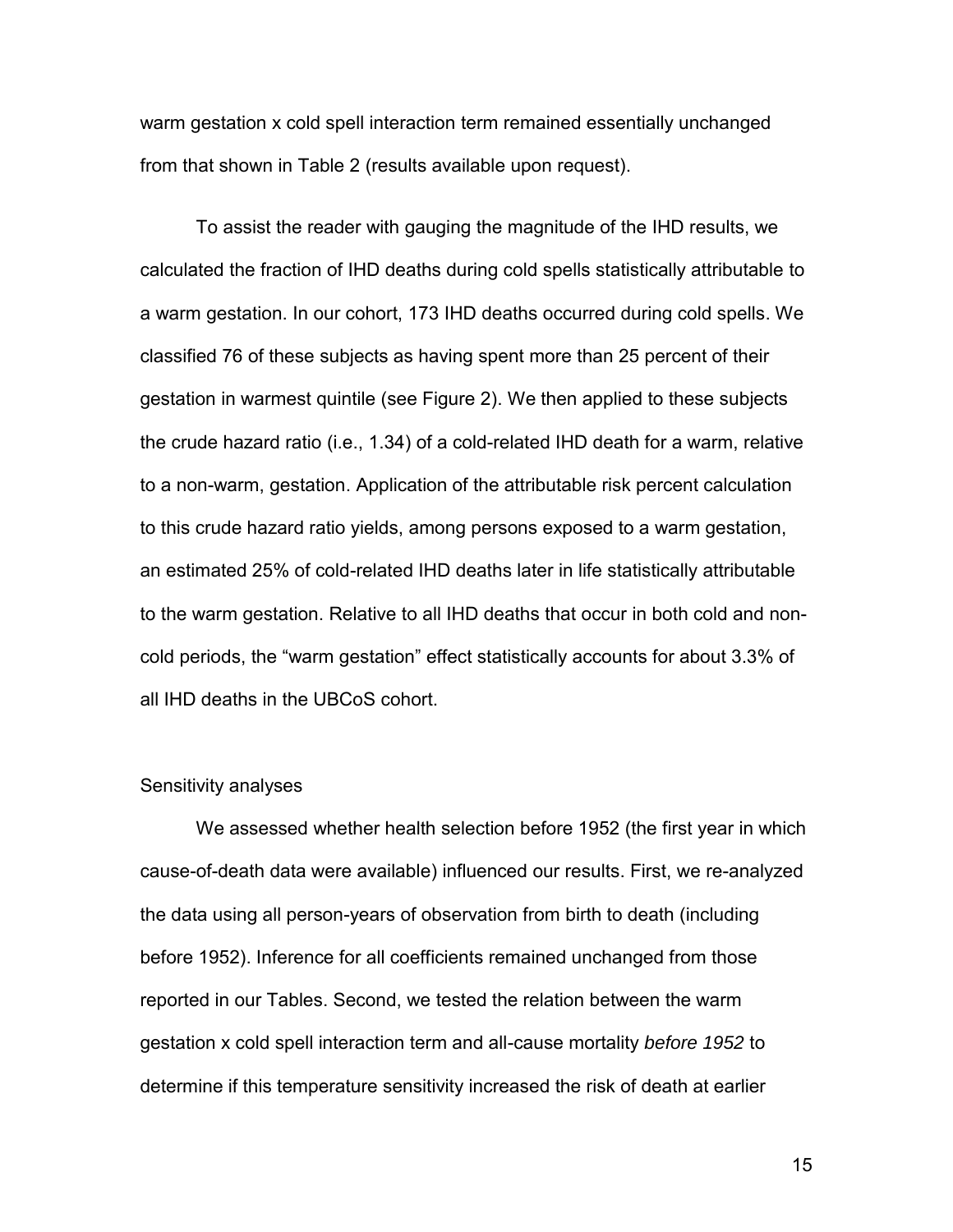ages. We found no such association. Taken together, health selection before 1952 does not appear to affect inference from our tests.

Although not central to our hypothesis, we explored whether the warm gestation x cold spell interaction term predicted overall, all-cause mortality. We repeated the analyses described in Equation [1] but replaced the dependent variable with all cause mortality after 1952. Results cannot reject the null (warm gestation x cold spell interaction coef. =  $0.36$ ;  $95\%$  CI:  $-0.54 - 1.26$ ).

We then assessed the stability of our main coefficients across various age ranges in adulthood (e.g., 30 to 60 years, 55 years or more). We found no substantial change in the magnitude of the temperature coefficients, although the standard errors increased owing to less precision from analyzing fewer deaths within a narrower age range. In addition, we assessed whether results appear sensitive to our definition of a cold spell by re-classifying cold spell intervals over the entire life course as those with days below the  $10<sup>th</sup>$  percentile of temperature (instead of  $\leq 5^{\text{th}}$  percentile). Statistical inference remained the same as in Tables 2 and 3.

We also specified mean temperature during gestation in its continuous form to assess sensitivity of results to the "benign" gestational temperature classification. Results, other than the metric of the IHD and stroke coefficients, did not appreciably change from those shown in Tables 2 and 3 (available upon request). The consistency of results converges with our expectation given the strong correlation ( $R^2$ = 0.80) between mean temperature during gestation and the proportion of the gestation spent in the warmest quintile.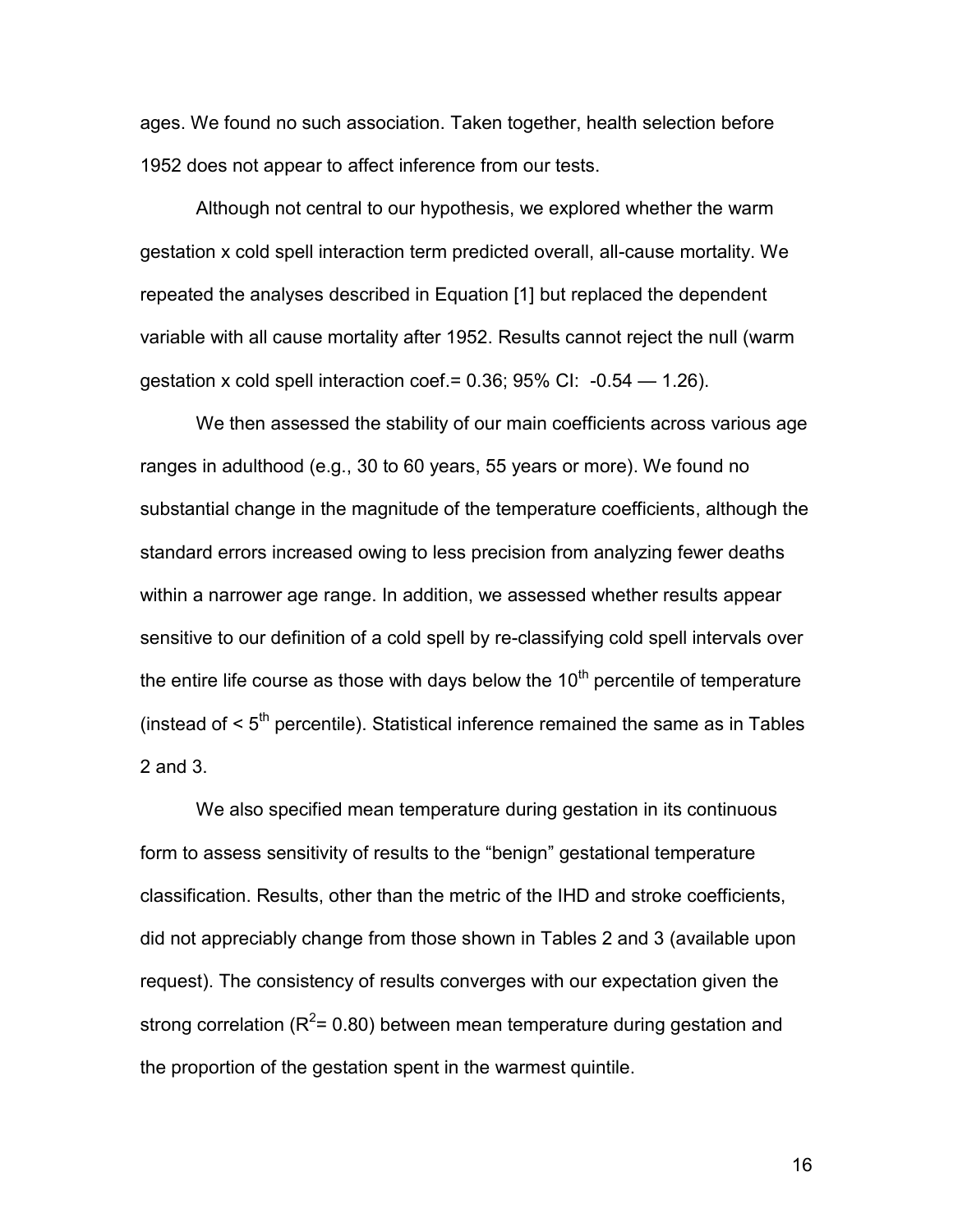#### **DISCUSSION**

We tested whether Swedes whose mothers were subjected to unusually benign ambient temperatures during their gestation exhibit an elevated risk of cold-related mortality in adulthood. This hypothesis arises from literature that documents both ambient temperature sensitivity during gestation and an influence of the prenatal environment on subsequent cold reactivity, adult ischaemic heart disease (IHD) and stroke deaths. Using a high-quality longitudinal dataset from Uppsala, Sweden, we find an increased risk of IHD death during cold spells among adults whose mothers experienced relatively warm ambient temperature during pregnancy. We, however, observe no relation for stroke mortality. To our knowledge, the IHD results provide the first evidence that ambient temperature during gestation—independent of season of birth predicts cold-related mortality later in life.

The IHD mortality findings cannot arise from seasonal factors strongly correlated with month of birth (e.g., rainfall, infectious disease burden, fertility timing, business cycles) since we controlled for month of birth in all analyses (Maccini & Yang, 2009; Doblhammer & Vaupel, 2001; Darrow et al., 2009; van den Berg et al., 2010). Results also do not appear mediated by birthweight or gestational duration. In addition, sensitivity tests indicate that health selection before adulthood does not account for our findings. Adjustment for birth year further minimizes confounding by shared secular trends (from 1915 to 1929) between rising temperatures and IHD mortality for the annual UBCoS birth cohorts.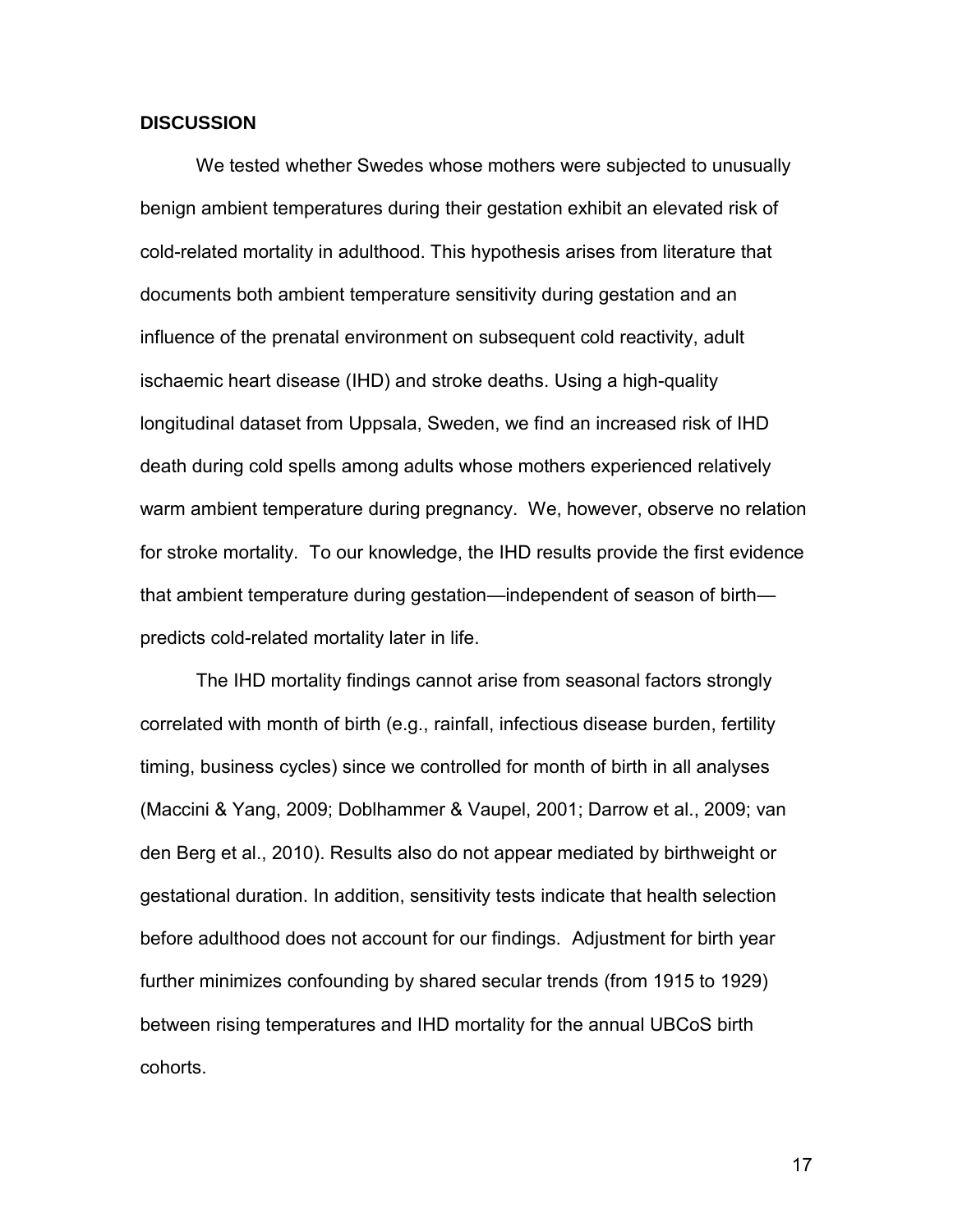Strengths of our approach include use of what we believe to be the highest quality individual-level cohort and simultaneous local temperature data in the world. Such information allows for assignment of ambient temperature measurements during gestation, as well as longitudinal examination (for up to 87 years) of specific causes of death. In addition, unlike earlier work, our approach makes explicit the multiple exposure "opportunities" to cold spells over the life course (Lawlor et al., 2004; Catalano et al., 2012). This approach allows the risk of mortality to vary over time according to changes in ambient temperature. We also examine subjects from Sweden, one of the most populous countries in a near-Arctic climate whose birth cohorts are forced to adapt to cold.

The exogenous nature of our independent variables—derived from ambient temperature measurements—minimizes confounding by social, economic, and behavioral causes of IHD and stroke mortality. We, however, believe that two potential confounders merit discussion. First, the decision to emigrate from Sweden may not occur randomly across socioeconomic groups. Given that certain socioeconomic groups may respond more sensitively to cold spells, confounding could occur if cold-sensitive populations preferentially emigrated *during a cold spell*. We examined whether the 190 UBCoS subjects that emigrated showed any pattern (by socioeconomic and cold spell status) that deviated from chance. A tabular Chi-square analysis could not reject the null of random emigration ( $X^2$  = 1.25, p= 0.74). Second, in 19<sup>th</sup> century Sweden, certain socioeconomic groups disproportionately married during the December Christmas holiday to avoid disruption with work schedules. To the extent that this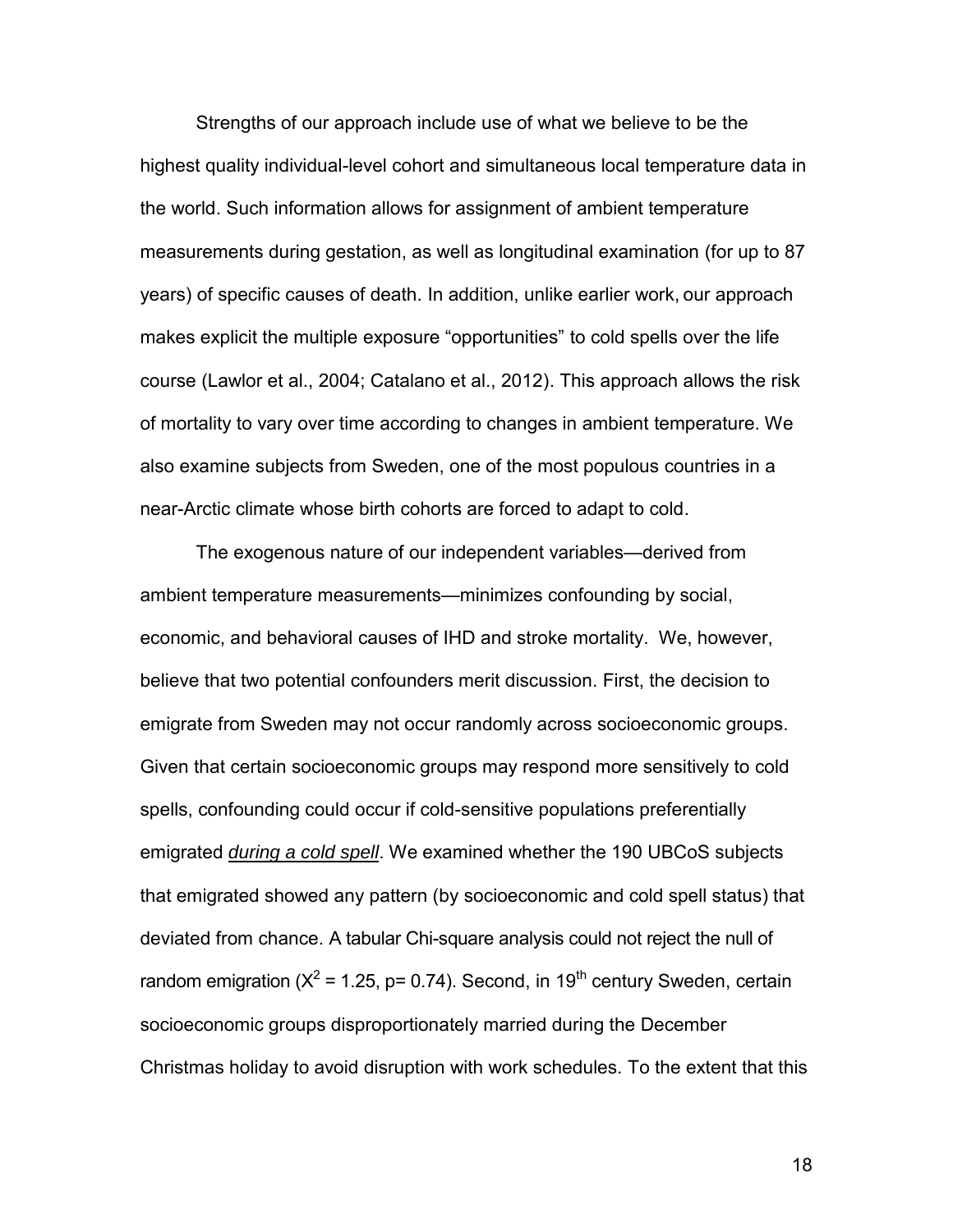process occurred in the  $20<sup>th</sup>$  century, it may have yielded a select group of births nine months later that differ systematically from births in other months (Dribe & van de Putte, 2012). To adjust for the possibility of fundamental differences of cohorts across calendar months, we controlled for month of birth as well as socioeconomic status. We note, however, that other research using UBCoS data finds no evidence of fertility timing around business cycles (van den Berg & Modin, 2013). This result indicates that, to the extent that fine-tuning of fertility timing proved difficult, confounding of our results by this practice seems unlikely.

The absence of information on residential location precluded a spatial analysis of temperature exposures over the life course. As a proxy, we used validated daily temperatures in Uppsala, Sweden from 1915 to 2002. These daily temperatures correlate quite strongly with temperatures from urban centers in Sweden to which Uppsala residents may likely move (e.g.,  $R^2$ = 0.997 with temperatures in Stockholm). In addition, we could not link mortality data to UBCoS subjects that migrated out of Sweden. We, therefore, excluded subjects after their date of emigration (n=190). The lack of instrument-based measurements of other meteorological factors (e.g., humidity, rainfall) or indoor temperature also did not allow for testing other life-course predictors of climaterelated mortality (van den Berg, Doblhammer & Christensen, 2009).

Identification of biological or behavioral pathways that account for the discovered relation between warm temperatures during gestation and coldrelated IHD deaths would strengthen the evidence base in this relatively understudied area. Elucidation of potential pathways (e.g., temperature change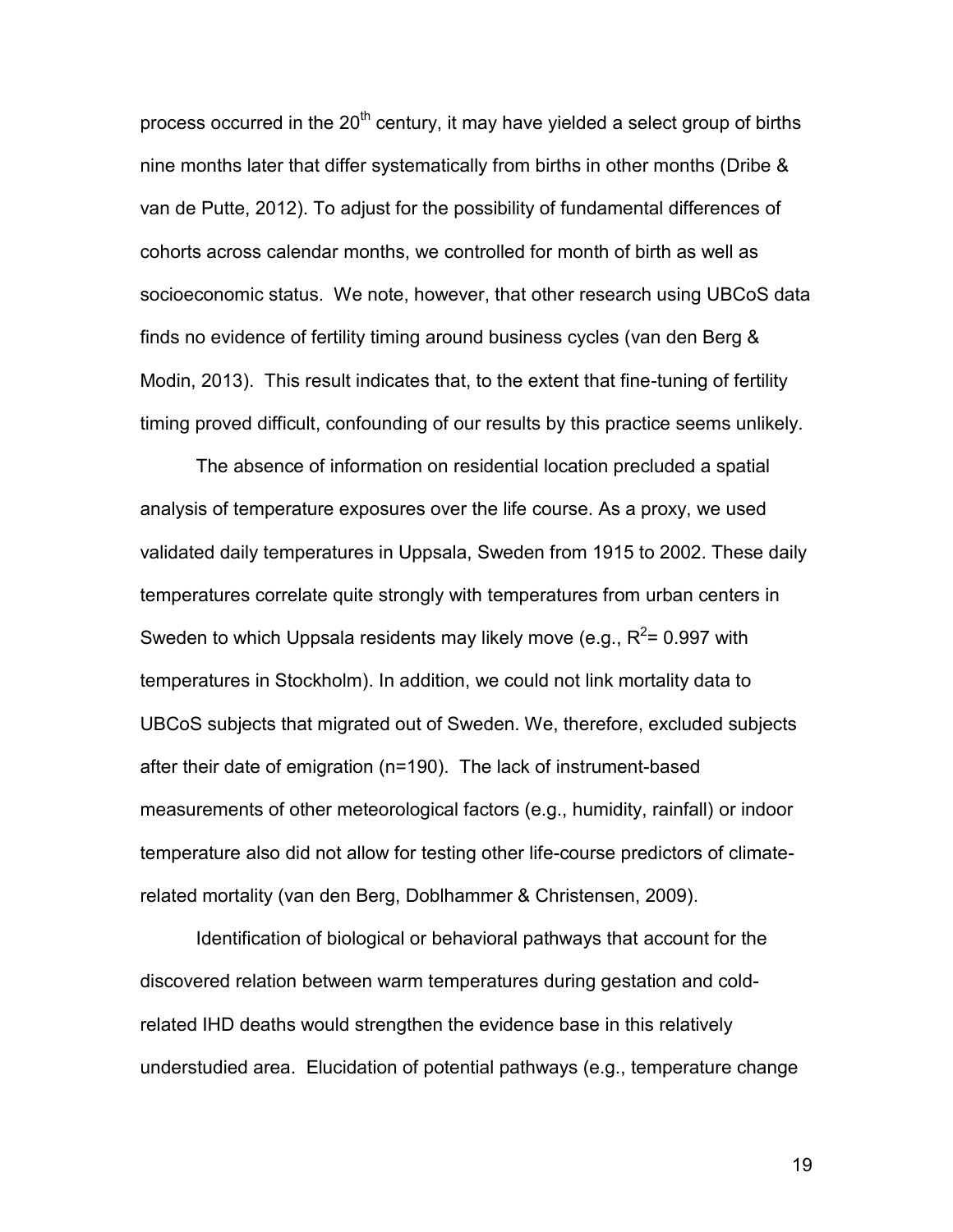causing maternal inhalation during pregnancy of smoke or particulate matter from coal-burning stoves) would also inform whether developmental plasticity (Strand, Barnett & Tong, 2011; Barker, 1998) or selection *in utero* (Catalano, Bruckner & Smith, 2008) best describes our pattern of results. Whereas the failure to observe male-specific reactivity detracts from the male-specific culling argument, Uppsala births from 1915 to 1929 may have experienced less selection pressure *in utero* than the 18<sup>th</sup> and 19<sup>th</sup> century Swedish populations examined in previous studies (Catalano, Bruckner & Smith, 2008, Catalano et al., 2012).

Forecasts of rising temperatures have understandably stimulated research on the potential health sequelae of ambient heat. Cold, however, causes more deaths than does heat and remains an important public health concern (Rau, 2007; Analitis et al., 2008). Our investigation of a Swedish cohort indicates that the risk of IHD mortality, the leading cause of cold-related death, rises among persons whose mothers were pregnant during a relatively warm period. This finding, if replicated in other cohorts, holds two principal implications. First, results should encourage longitudinal studies on the extent to which cold, or hot, ambient temperatures *in utero* up- or down- regulate thermoregulatory processes later in life. Second, public health efforts to reduce cold-related morbidity may want to focus on elderly subgroups that, based on temperature exposures early in life, appear most susceptible to cold extremes. These subgroups may include the large fraction of recent Swedish immigrants from tropical climates (van den Berg et al., 2009).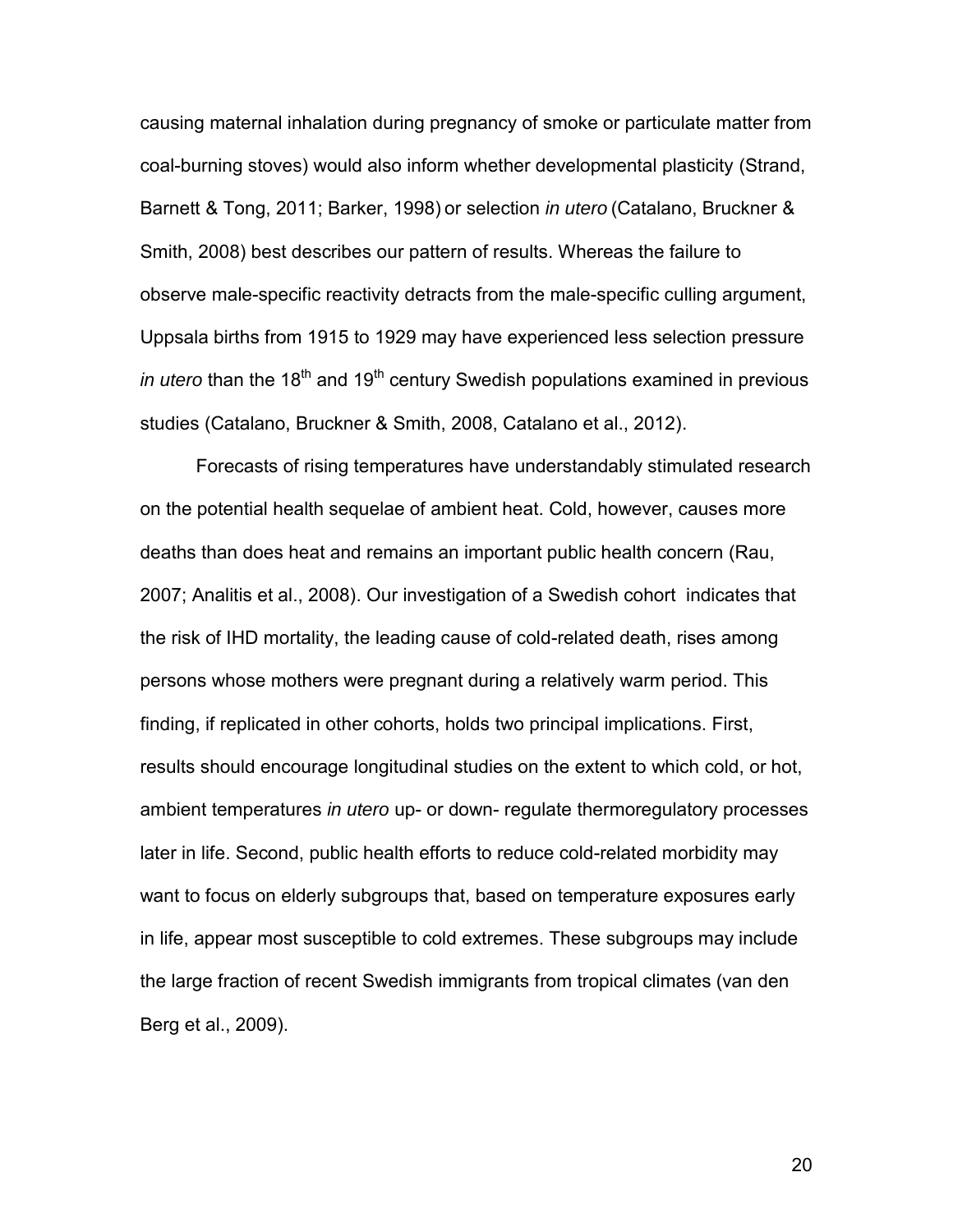#### **REFERENCES**

Analitis, A., Katsouyanni, K., Biggeri, A., Baccini, M., Forsberg, B., Bisanti, L., Kirchmayer, U., Ballester, F., Cadum, E., Goodman, P. G., et al. (2008). Effects of cold weather on mortality: results from 15 European cities within the PHEWE project. *Am J Epidemiol,* 168(12), 1397-1408.

Barker, D.J. (1998). In utero programming of chronic disease. *Clin Sci.*, 95, 115- 128.

Bergström, H., & Moberg, A. (2002). Daily air temperature and pressure series for Uppsala (1722-1998). *Climate Change.* 53, 213-252 (updated series: http://www.smhi.se/klimatdata/meteorologi/temperatur/1.2855).

Bruckner, T. A., Modin, B., & Vagero, D. (2013). Cold ambient temperature in utero and birth outcomes in Uppsala, Sweden, 1915-1929. *Ann Epidemiol*. (doi: http://dx.doi.org/10.1016/j.annepidem.2013.11.005)

Canals, M., Figueroa, D.P., Miranda, J.P., & Sabat, P. (2009). Effect of gestational and postnatal environmental temperature on metabolic rate in the altricial rodent, Phyllotis darwini. *J Therm Biol,,* 34, 310-314.

Catalano, R., Bruckner, T., & Smith, K.R. Ambient temperature predicts sex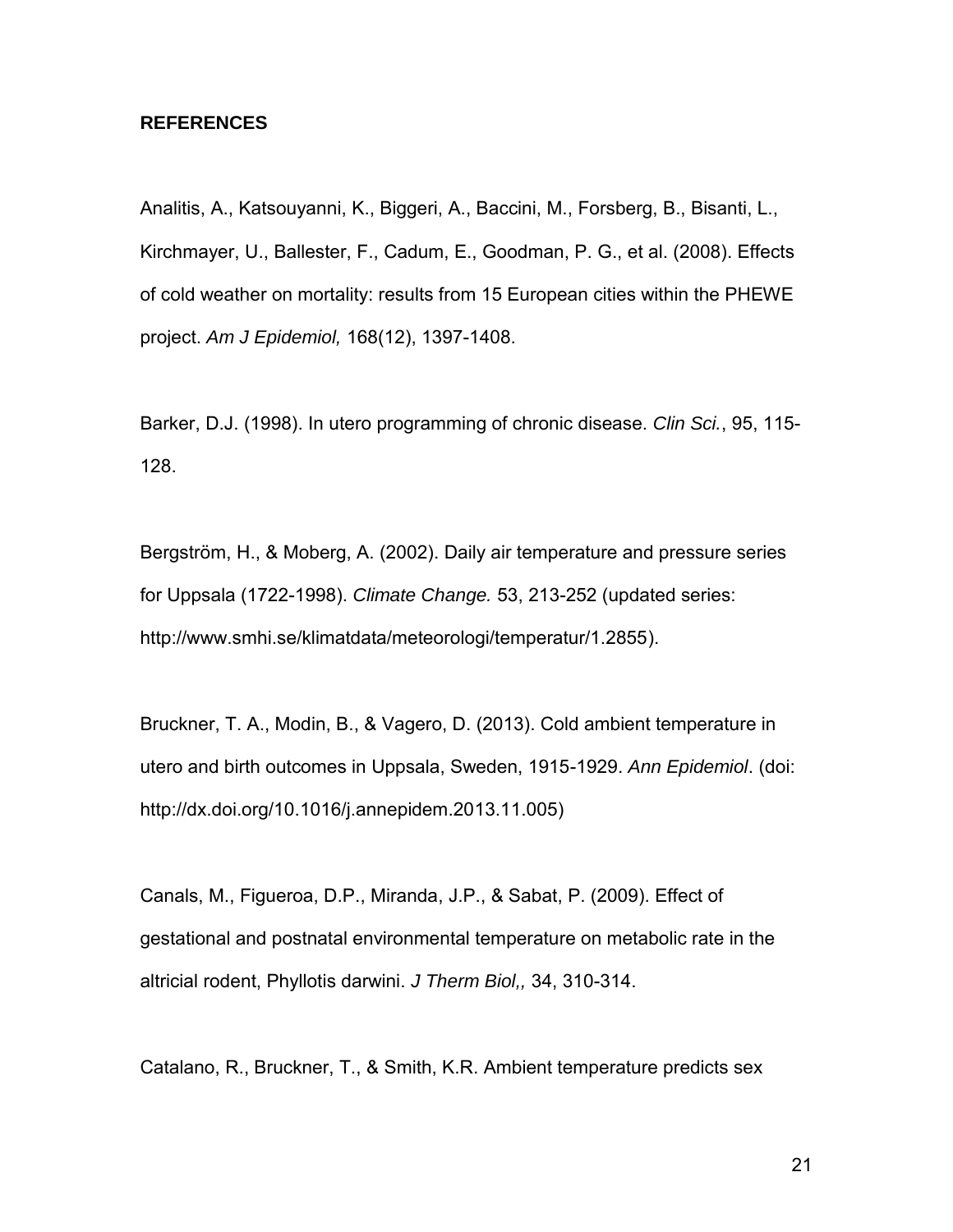ratios and male longevity. (2008). *Proc Natl Acad Sci U S A.*, 105, 2244-2247.

Catalano, R., Bruckner, T., Smith, K.R., & Saxton, K. (2012). Temperature oscillations may shorten male lifespan via natural selection in utero. *Climatic Change,* 110, 697-707.

Darrow, L.A., Strickland, M.J., Klein, M., Klein, M., Waller, L.A., Flanders, D., Correa, A., Marcus, M., & Tolbert, P.E. (2009). Seasonality of birth and implications for temporal studies of preterm birth. *Epidemiology,* 20, 699-706.

Deschênes, O., Greenstone, M., & Guryan, J. (2009). Climate Change and Birth Weight. *Am Econ Rev.* 99, 211-217.

Doblhammer, G., & Vaupel, J.W. (2001). Lifespan depends on month of birth. *Proc Natl Acad Sci U S A,* 98, 2934-2939.

Donaldson, G.C., & Keatinge, W.R. (1997). Early increases in ischaemic heart disease mortality dissociated from and later changes associated with respiratory mortality after cold weather in south east England. *J Epidemiol Community Health,* 51, 643-648.

Donaldson, G.C., & Keatinge, W.R. (2002). Excess winter mortality: influenza or cold stress? Observational study. *BMJ,* 324, 89-90.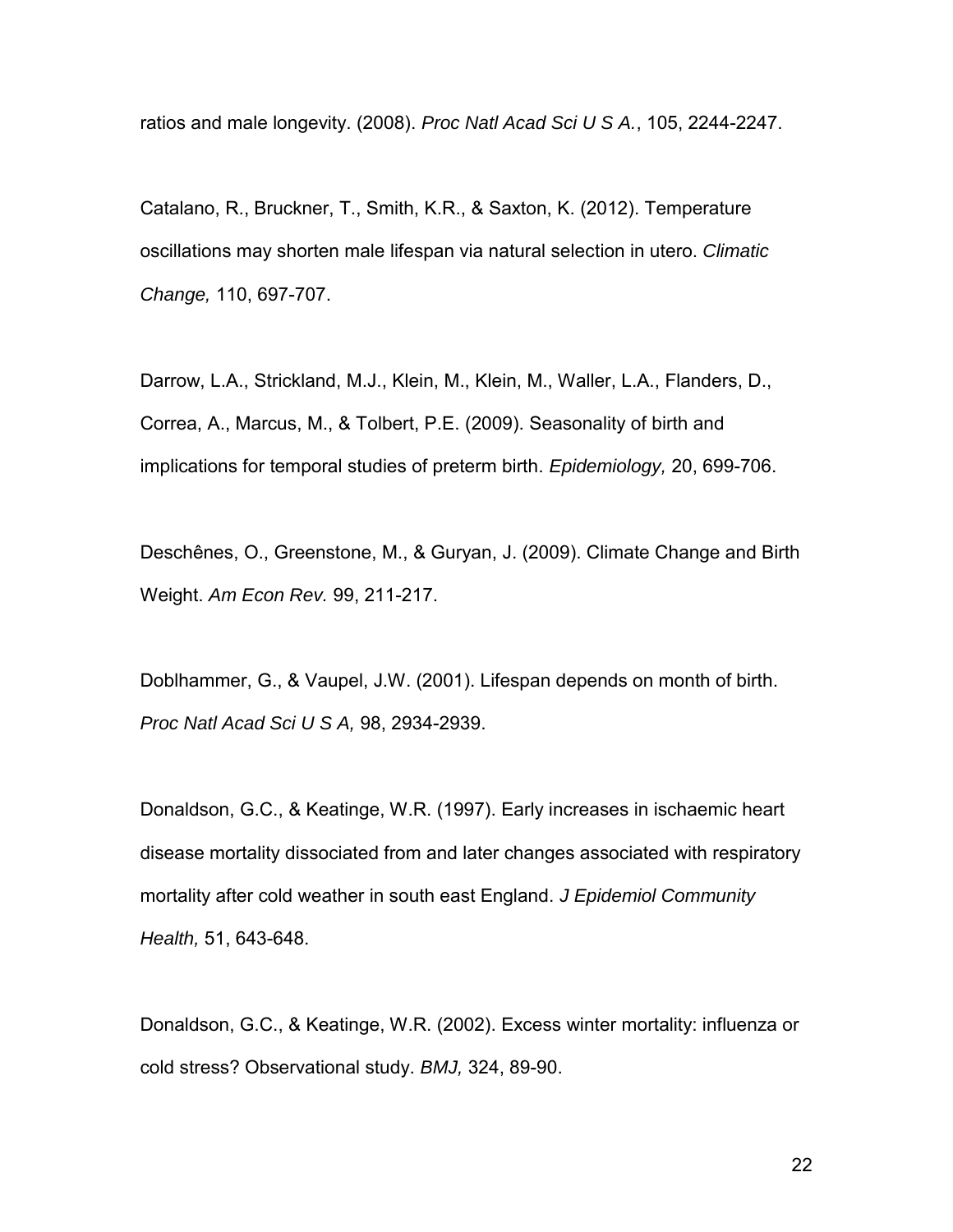Dribe, M. & van de Putte, B. (2012). Marriage seasonality and the industrious revolution: southern Sweden, 1690-1895. *Economic History Review*, 65, 3, 1123–1146.

Farb, A., Tang, A.L., Burke, A.P., *et al.* (1995). Sudden coronary death. Frequency of active coronary lesions, inactive coronary lesions, and myocardial infarction. *Circulation,* 92, 1701-1709.

Gluckman, P.D., Hanson, M.A., & Spencer, H.G. (2005) Predictive adaptive responses and human evolution. *TREE.* 20, 527-533.

Healy, J.D. Excess winter mortality in Europe: a cross country analysis identifying key risk factors. (2003). *J Epidemiol Community Health,* 57, 784-789.

Hong, Y.C., Rha, J.H., Lee, J.T.*, et al.* (2003). Ischaemic stroke associated with decrease in temperature. *Epidemiology,* 14, 473-478.

Keatinge, W.R., & Donaldson, G.C. (2001). Mortality related to cold and air pollution in London after allowance for effects of associated weather patterns. *Environ Res,* 86, 209-216.

Keatinge, W.R., & Donaldson, G.C. (2004). The impact of global warming on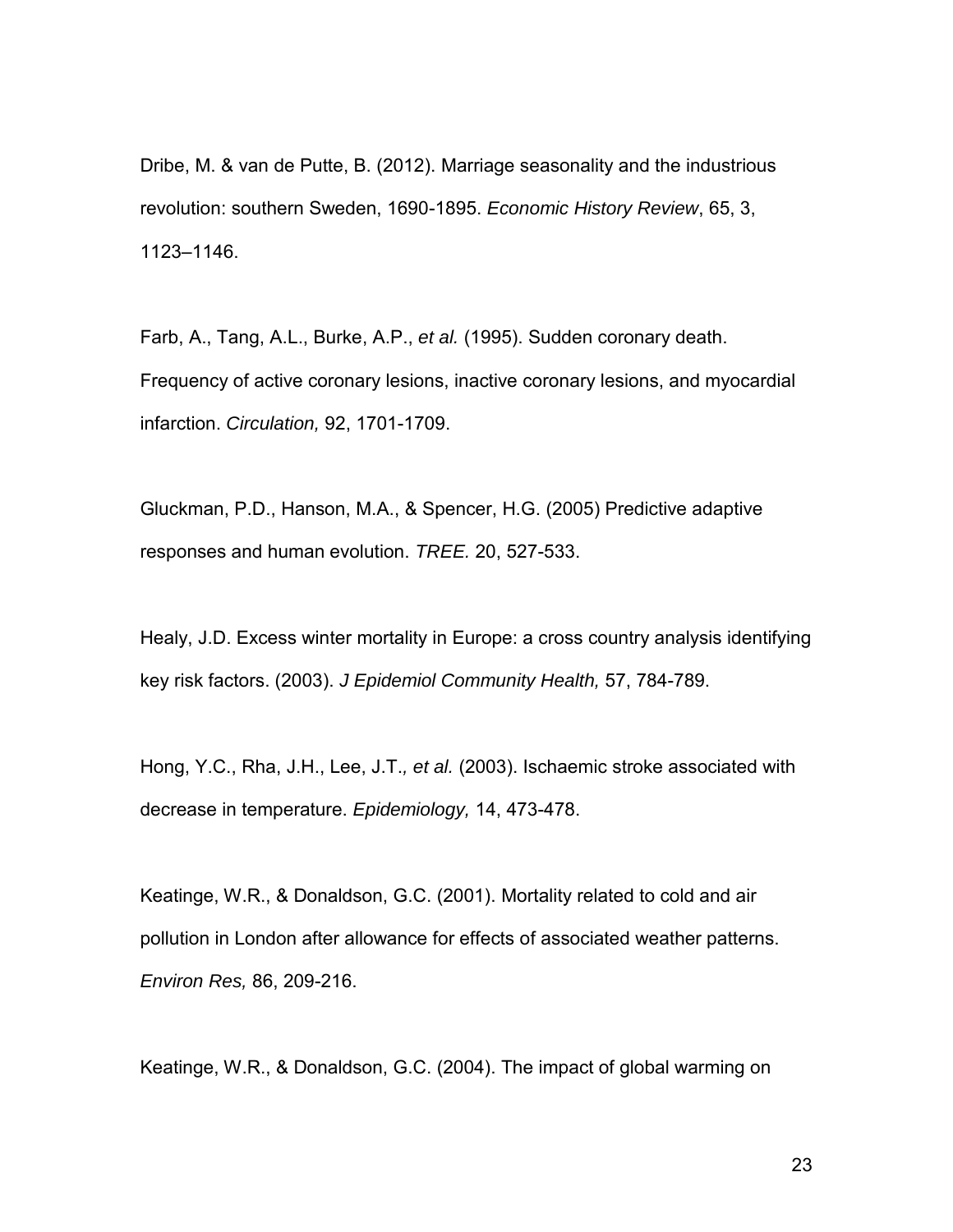health and mortality. *South Med J,* 97, 1093-1099.

Keatinge, W.R., Donaldson, G.C., Cordioli, E.*, et al.* (2000). Heat related mortality in warm and cold regions of Europe: observational study. *BMJ.,* 321, 670-673.

Kunst, A.E., Looman, C.W., & Mackenbach, J.P. (1993). Outdoor air temperature and mortality in The Netherlands: a time-series analysis. *Am J Epidemiol*, 137, 331-341.

Lawlor, D.A., Davey Smith, G., Mitchell, R.*, et al.* (2004). Temperature at birth, coronary heart disease, and insulin resistance: cross sectional analyses of the British women's heart and health study. *Heart,* 90, 381-388.

Lee, T.M., & Zucker, I. (1988). Vole infant development is influenced perinatally by maternal photoperiodic history. *Am J Physiol Regul Integr Comp Physiol.* 255, R831-838.

Leon, D.A., Lithell, H.O., Vågerö, D., Koupilova, I., Mohsen, R., Berglund, L., Lithell, U.B., & McKeigue, P.M. (1998). Reduced fetal growth rate and increased risk of death from ischaemic heart disease: cohort study of 15 000 Swedish men and women born 1915-29. *BMJ,* 317, 241-245.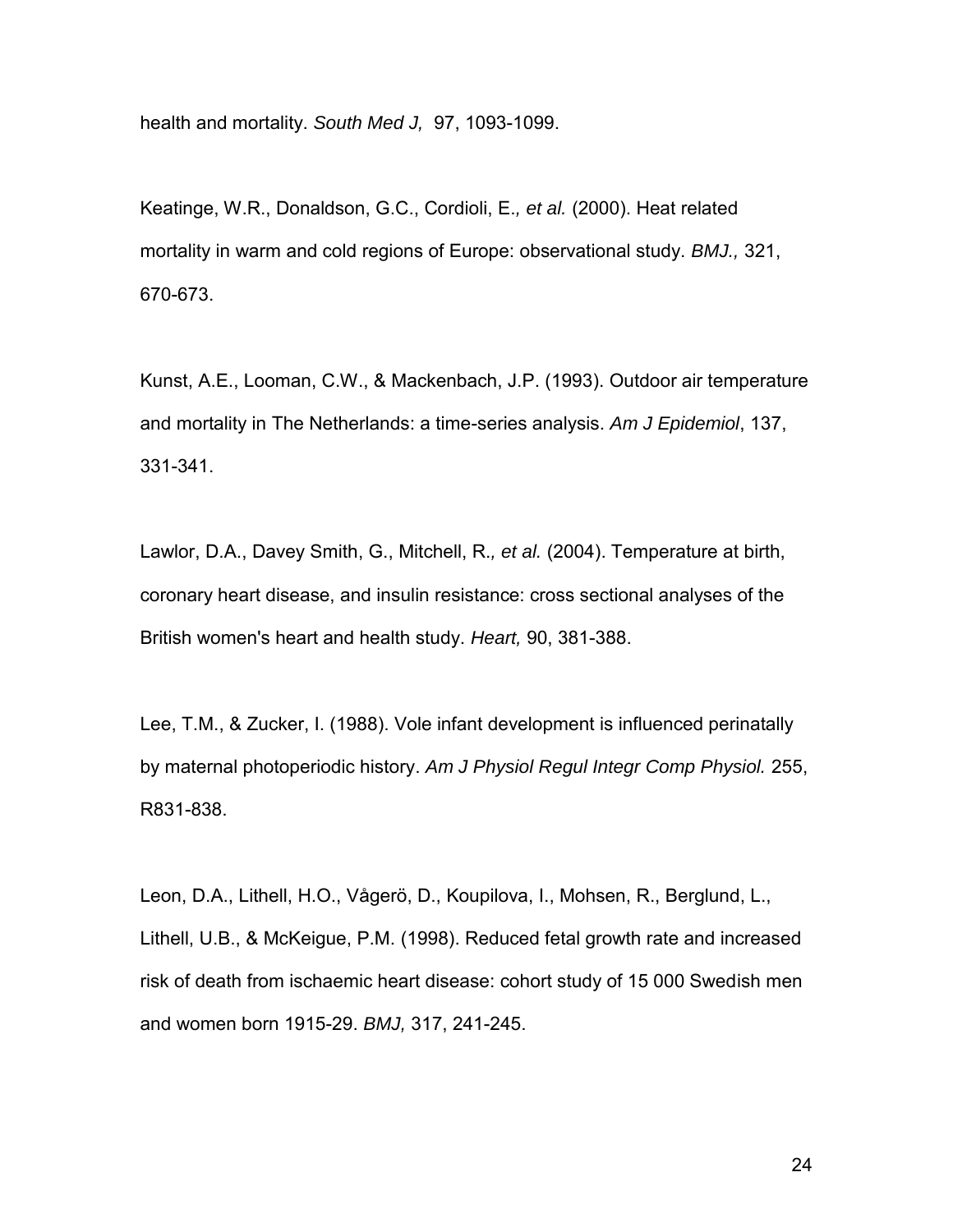Maccini, S., & Yang, D. (2009). Under the Weather: Health, Schooling, and Economic Consequences of Early-Life Rainfall. *Am Econ Rev,* 99, 1006–1026.

Moberg, A., & Bergström, H. (1997). Homogenization of Swedish temperature data. The long temperature records from Uppsala and Stockholm. *Int J Climatology.*; 17, 667-699.

Modin, B. (2002a). Birth order and mortality: a life-long follow-up of 14,200 boys and girls born in early 20th century Sweden. *Soc Sci Med.*; 54, 1051-1064.

Modin, B. (2002b). *Setting the scene for life. Longitudinal studies of early social disadvantage and later life chances*. Centre for Health Equity Studies, Stockholm University/Karolinska Institutet. Stockholm: Almqvist & Wiksell.

Morrison, S.F., Ramamurthy, S., & Young, J.B. (2000). Reduced rearing temperature augments responses in sympathetic outflow to brown adipose tissue. *J Neurosci,* 20, 9264-9271.

Patz, J.A., McGeehin, M.A., Bernard, S.M., Ebi, K.L., Epstein, P.R., Grambsch, A., Gubler, D. J., Reither, P., Romieu, I., Rose, J.B., et al. (2000). The potential health impacts of climate variability and change for the United States: executive summary of the report of the health sector of the U.S. National Assessment. *Environ Health Perspect.* 108, 367-376.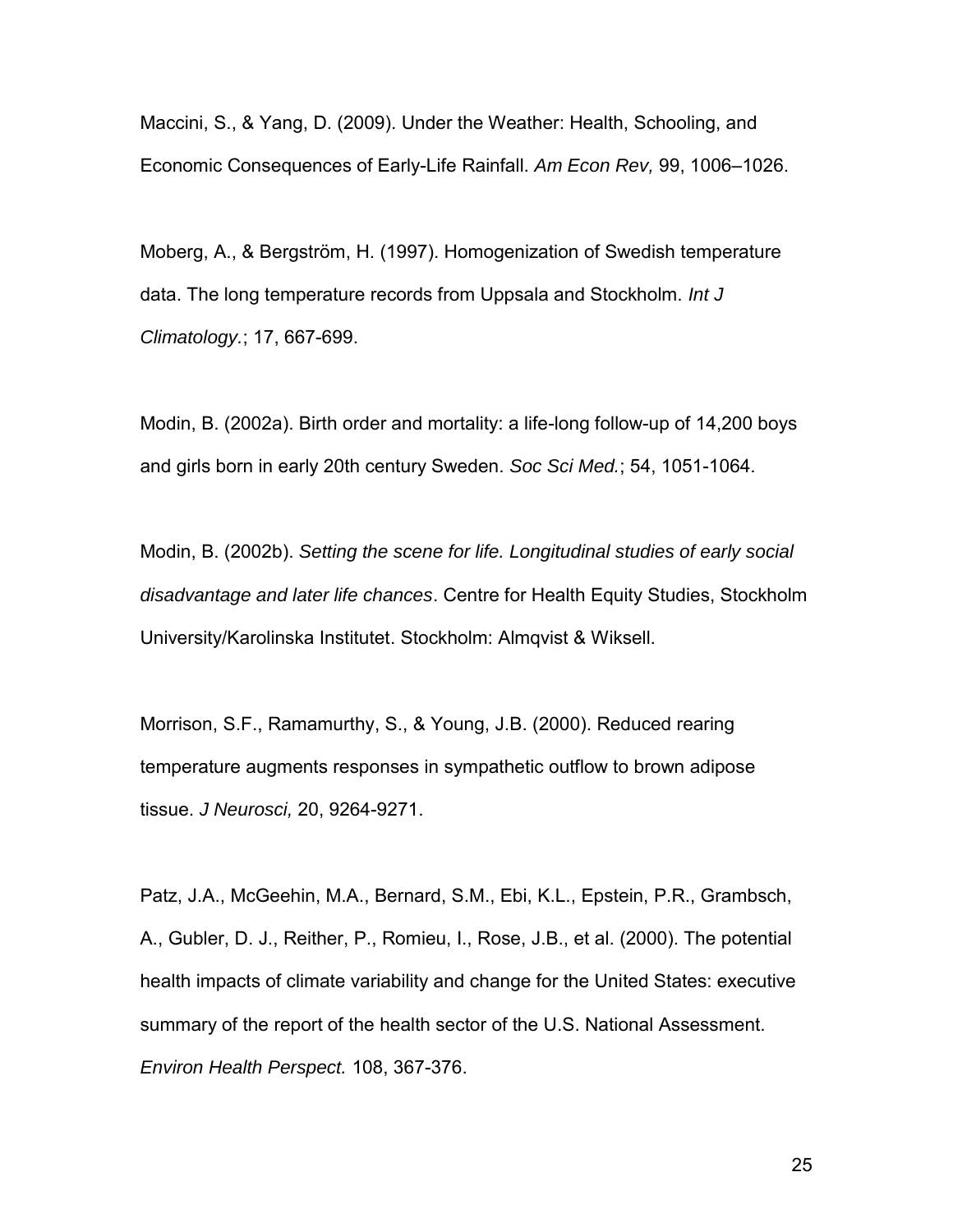Rajaleid, K., Manor, O., & Koupil, I. (2008). Does the strength of the association between foetal growth rate and ischaemic heart disease mortality differ by social circumstances in early or later life? *J Epidemiol Community Health,* 62(5), e6.

Rau, R. (2007). Seasonality in human mortality: a demographic approach. Berlin; Springer-Verlag; 2007.

Reid, C.E., Mann, J.K., Alfasso, R., English, P.B., King, G.C., Lincoln, R.A., Margolis, H.G., Rubado, D.J., Sabato, J.E., West, N.L., *et al.* (2012). Evaluation of a heat vulnerability index on abnormally hot days: an environmental public health tracking study. *Environ Health Perspect*, 120, 715-720.

Sheridan, S.C., & Kalkstein, L.S. (2004). Progress in heat watch-warning system technology. *Bull Amer Meteor Soc,* 82, 1931–1941.

Smith, K.R., & Ezzati, M. (2005). How environmental health risks change with development: the epidemiologic and environmental risk transitions revisited. *Annu Rev Energy Resour,* 30, 291–333

Strand, L.B., Barnett, A.G., & Tong, S. (2011). The influence of season and ambient temperature on birth outcomes: a review of the epidemiological literature. *Environ Res.* 111, 451-462.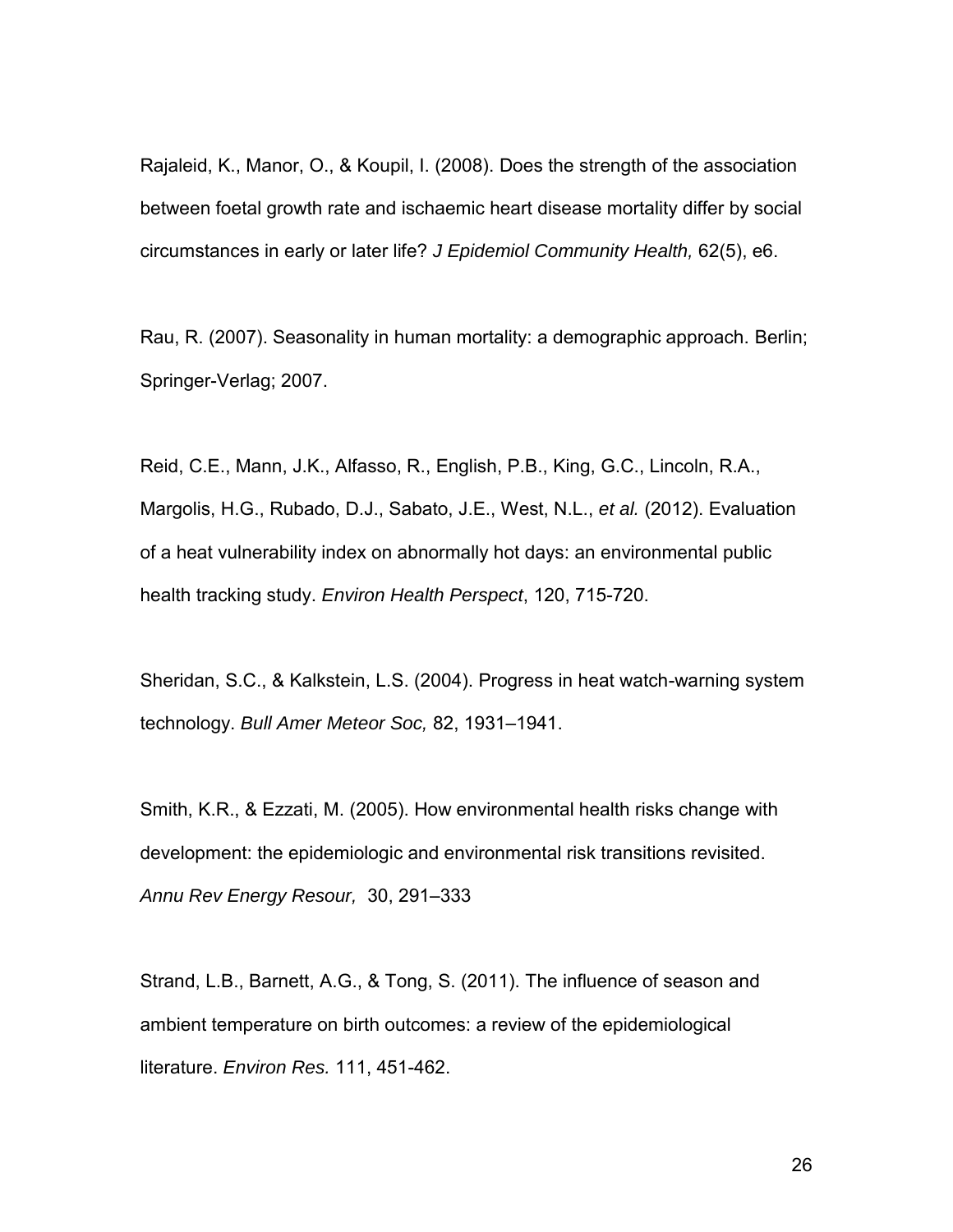Therneau, T.M., & Grambsch, P.M. (2010). *Modeling survival data: extending the Cox model*. (pp. 68-77). New York: Springer.

Uppsala Birth Cohort Multigeneration Study. Centre for Health Equity Studies, Stockholm University. Available at: http://www2.chess.su.se/ubcosmg/hd/methhospd.htm (accessed on August 20th,

2012).

van den Berg, G.J., Deeg, D., Lindeboom, M., & Portrait, F.R.M. (2010). The role of early-life conditions in the cognitive decline due to adverse events later in life. *Economic Journal.*, 120, 411-428.

van den Berg, G.J., Doblhammer, G., & Christensen, K. (2009). Exogenous determinants of early-life conditions, and mortality later in life. *Soc Sci Med,* 68, 1591-1598.

van den Berg, G.J., Lundborg, P., Nystedt, P., & Rooth, D.-O. (2009). Critical periods during childhood and adolescence: A study of adult height among immigrant siblings, Working paper, IZA Bonn and IFAU Uppsala.

van den Berg, G.J., & Modin, B. (2013). Economic conditions at birth, birth weight, ability, and the causal path to cardiovascular mortality, Working paper, IZA Bonn and CEPR London.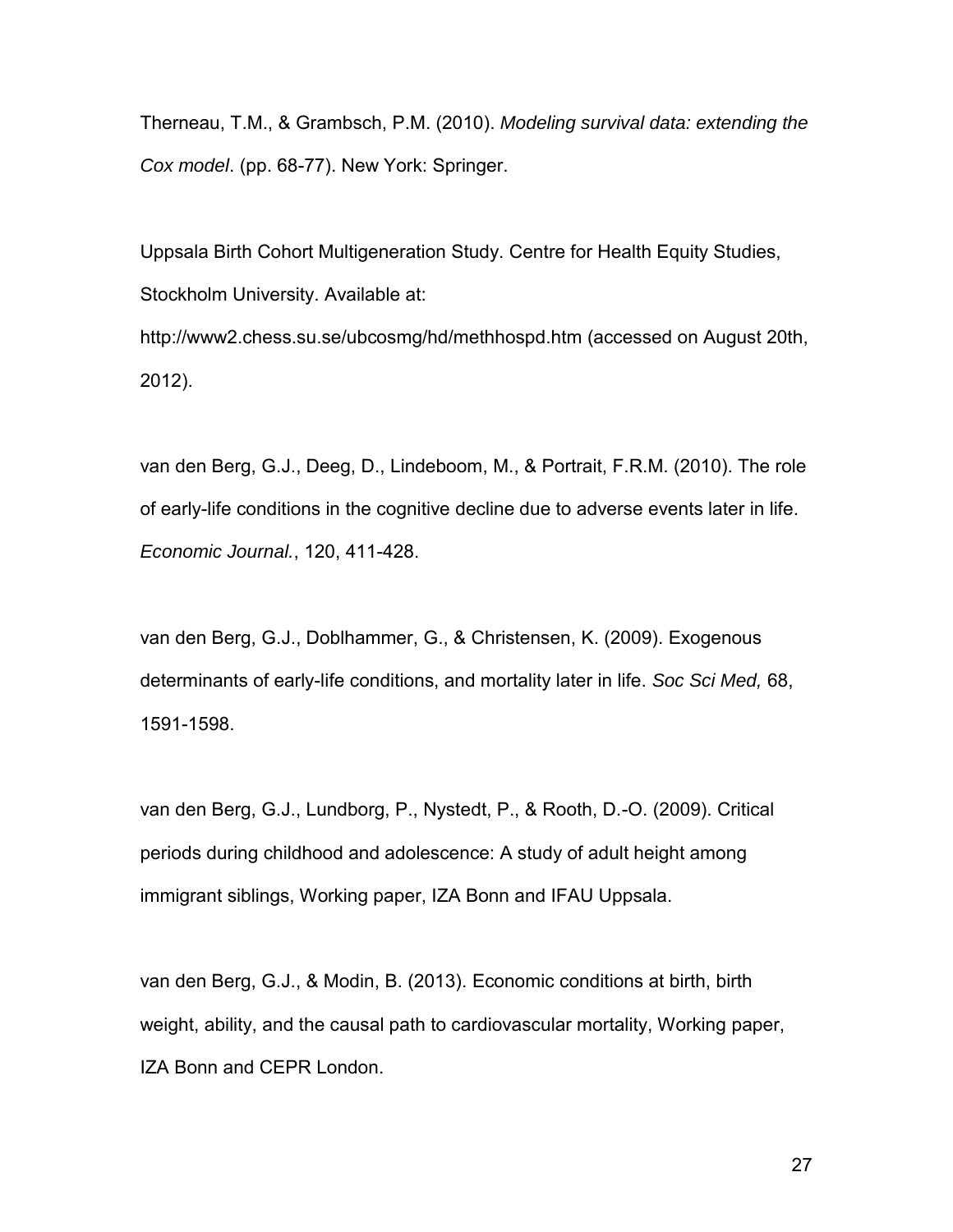Wolf, J., & Armstrong, B. (2012). The association of season and temperature with adverse pregnancy outcome in two German states, a time-series analysis. *PLoS One,* 7(7), e40228.

World Meteorological Organization. (2011). "Characterizing Climate from Datasets (Ch 4)." In: Guide to Climatological Practices. World Meteorological Organization, WMO-No. 100. (ISBN 978-92-63-10100-6).

Young, T.K., & Makinen, T.M. (2010). The health of Arctic populations: Does cold matter? *Am J Hum Biol,* 22, 129-133.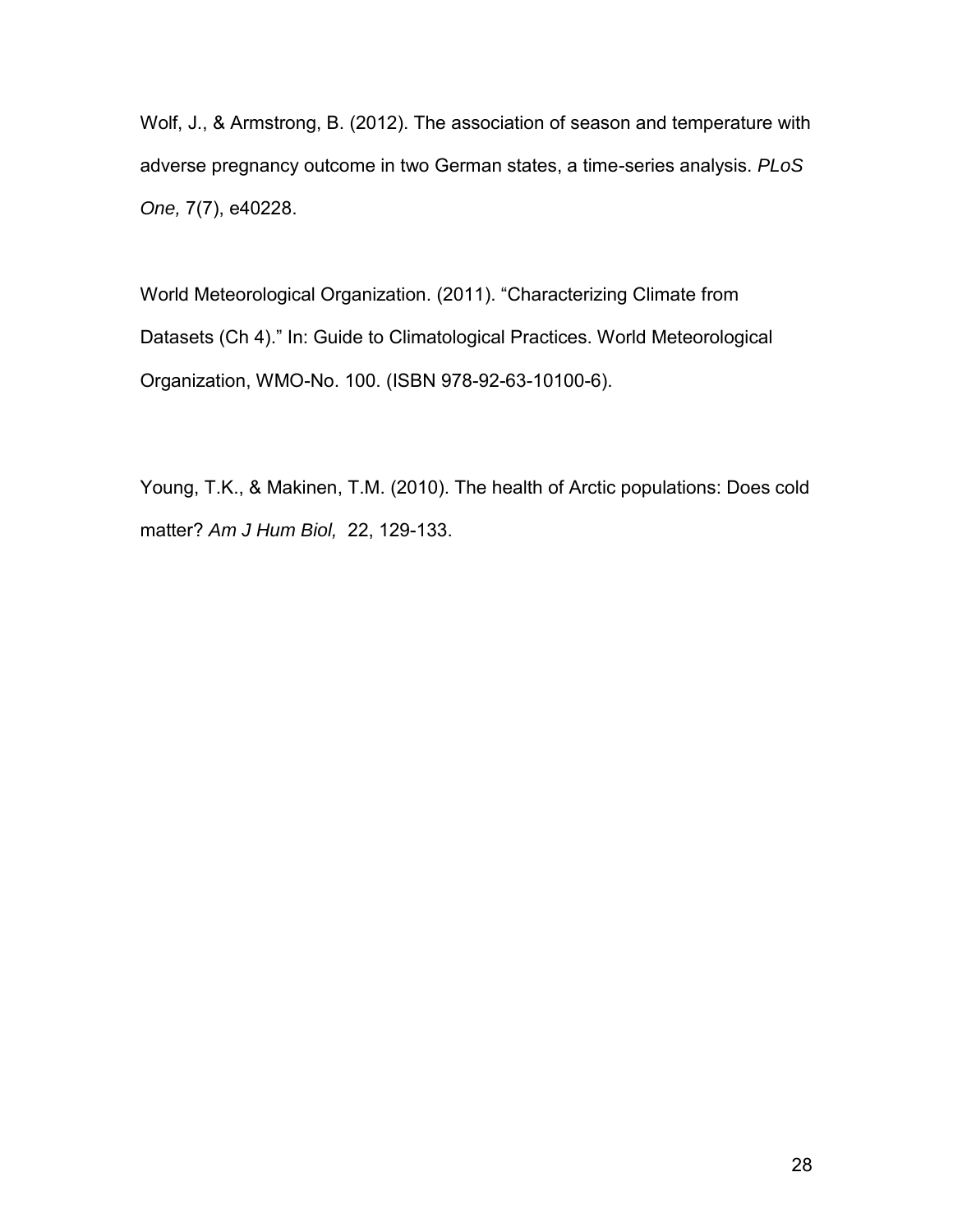|                                                | n      | $\frac{0}{0}$ | Mean (SD)   |
|------------------------------------------------|--------|---------------|-------------|
| Temperature during gestation (in °C)           |        |               | 5.0(2.4)    |
| Proportion of the gestation spent in warmest   |        |               | 0.19(0.09)  |
| temperature quintile ( $> 13.5^{\circ}$ C)     |        |               |             |
|                                                |        |               |             |
| Gestational Age (in weeks)                     |        |               | 39.7(2.3)   |
| Birth weight-for-gestational age percentile    |        |               | 49.0 (29.1) |
| Birth length (cm)                              |        |               | 50.6(2.7)   |
|                                                |        |               |             |
| Male                                           | 7,133  | 52.3          |             |
| Father's occupation                            |        |               |             |
| Non-manual laborer                             | 2,058  | 15.1          |             |
| Manual laborer                                 | 8,069  | 59.2          |             |
| Entrepreneur or farmer                         | 2,351  | 17.3          |             |
| Not classified                                 | 1,147  | 8.4           |             |
|                                                |        |               |             |
| Successfully tracked to 1 year or infant death | 13,625 | 100.0         |             |
| Survived to 1 year                             | 12,773 | 93.7          |             |
| Survived to 50 years                           | 11,495 | 84.4          |             |
| Survived to December 31, 2002                  | 7,004  | 51.4          |             |
|                                                |        |               |             |
| Died after 50 years but before 2003            |        |               |             |
| Ischaemic heart death                          | 1,234  | 26.2          |             |
| Cerebrovascular death                          | 369    | 7.9           |             |
| Death from all other causes                    | 3,096  | 65.9          |             |

**Table 1.** Birth and survival characteristics of UBCoS study participants born in Uppsala, Sweden, 1915-1929 and followed until December 31, 2002.

Note: column percents may not sum to 100% due to rounding and nonexhaustive nature of categories.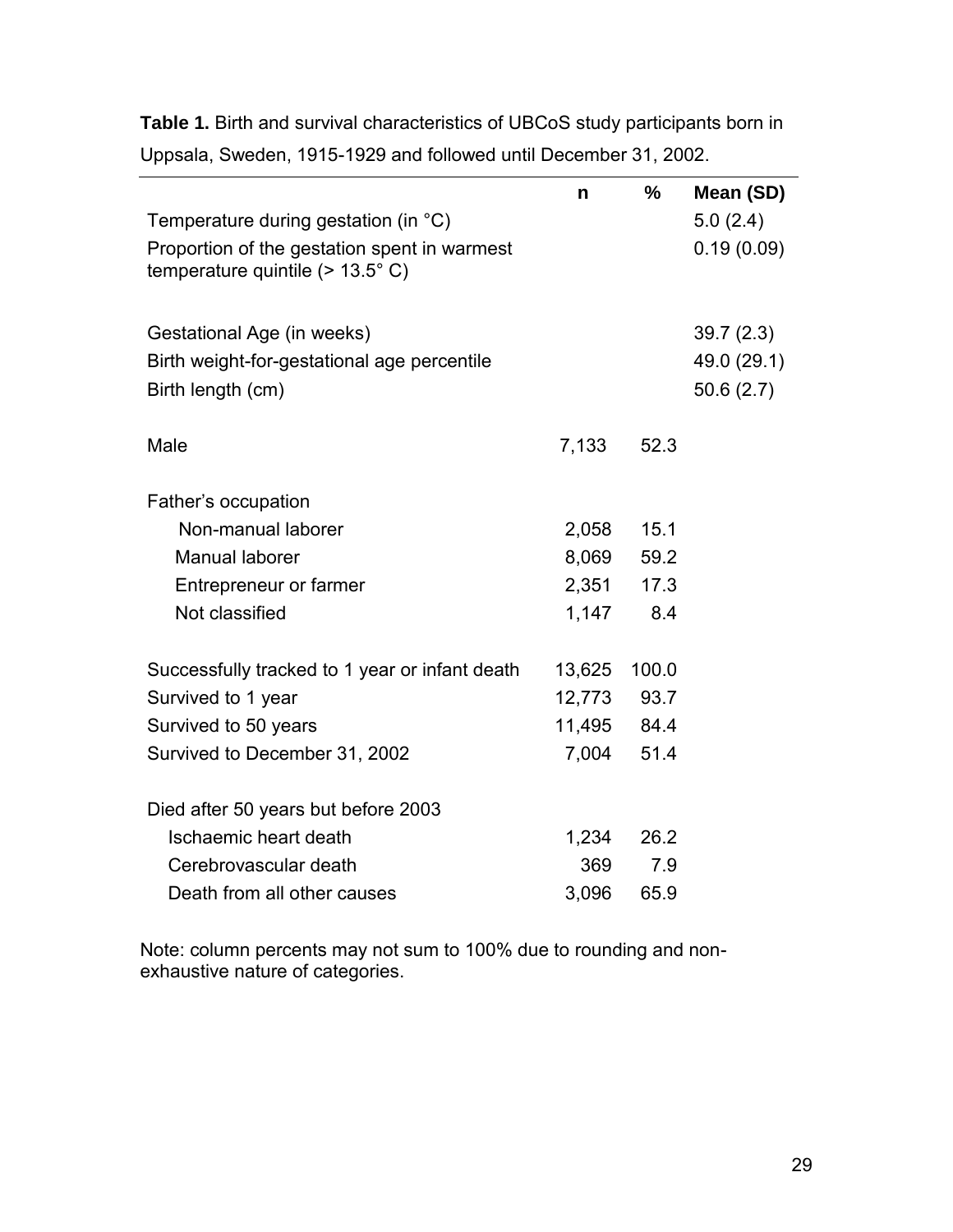

**Figure 1.** Scatterplot of the proportion of the gestation spent in warmest temperature quintile (>13.5°C), by calendar month of birth, UBCoS participants born 1915 to 1929.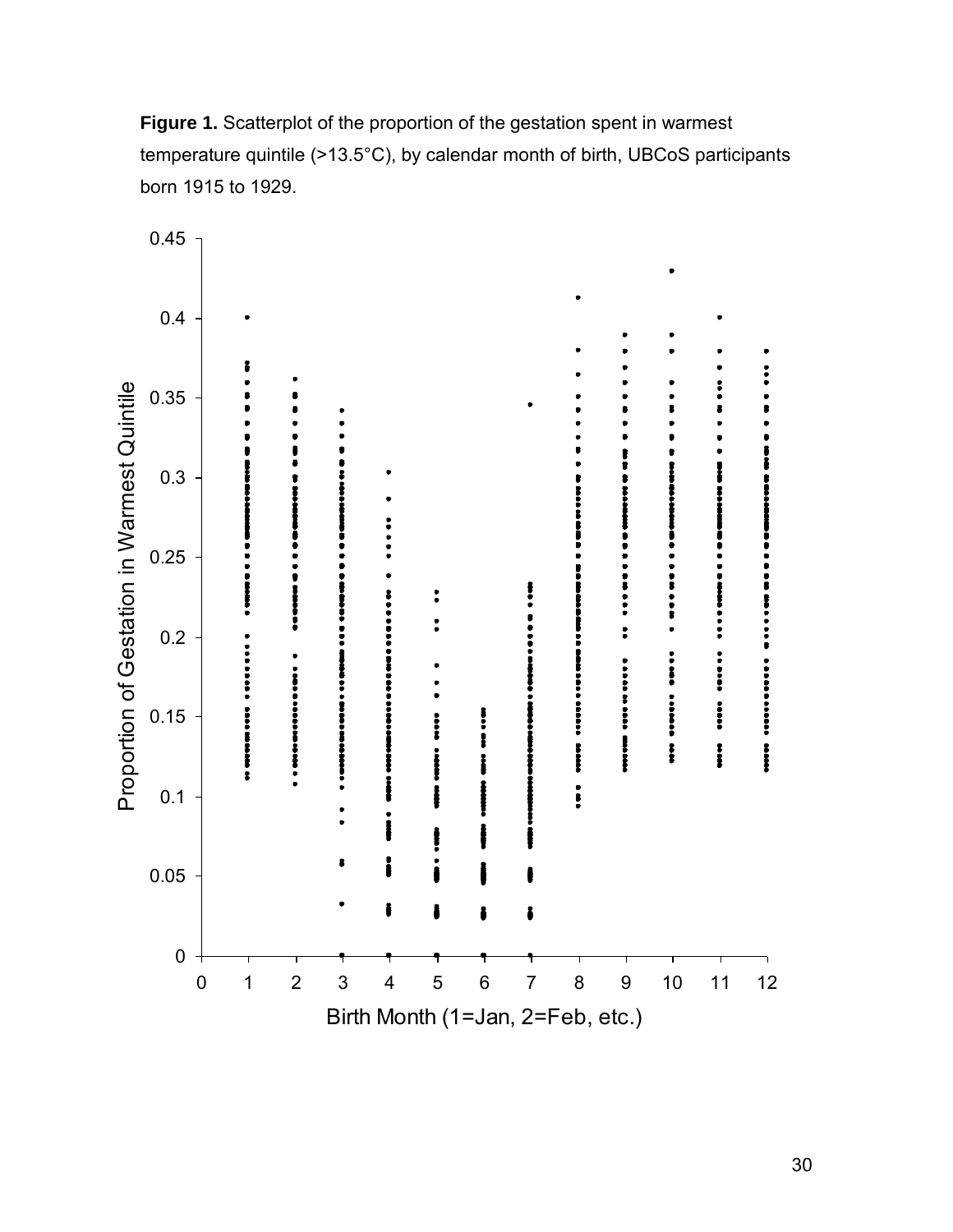**Table 2.** Coefficients (95% Confidence Intervals) for the Cox Proportional Hazards Model of **Ischaemic Heart Disease Death** as a Function of Warm Temperature During Gestation, Cold Spells Over the Life Course, the Warm Gestation/Cold Spell Interaction Term, and Covariates (1,313 IHD Deaths and 540,450 Person-Years of Observation).

|                                                     | <b>Model 1</b>              | <b>Model 2</b>          | <b>Model 3</b>              |
|-----------------------------------------------------|-----------------------------|-------------------------|-----------------------------|
| Proportion of gestation spent in warmest quintile   | $0.26$ ( $-0.33$ , $0.86$ ) | $-0.05$ $(-0.69, 0.59)$ | $-0.41$ $(-1.43, 0.61)$     |
| Cold spell (referent: non-cold spell)               | $0.07$ (-0.09, 0.24)        | $-0.41$ $(-0.83, 0.01)$ | $-0.41$ $(-0.83, 0.01)$     |
| Warm gestation x Cold spell                         |                             | 2.44(0.58, 4.31)        | 2.47 (0.60, 4.34)           |
| Male (referent: Female)                             |                             |                         |                             |
| Birth year (continuous)                             |                             |                         | 1.12(1.00, 1.24)            |
|                                                     |                             |                         | $-0.04$ $(-0.05, -0.02)$    |
| Calendar month of birth (referent: December)        |                             |                         |                             |
| January                                             |                             |                         | 0.28(0.01, 0.55)            |
| February                                            |                             |                         | 0.28(0.01, 0.55)            |
| March                                               |                             |                         | $0.12$ (-0.15, 0.39)        |
| April                                               |                             |                         | $0.18(-0.11, 0.47)$         |
| May                                                 |                             |                         | $0.03$ (-0.32, 0.38)        |
| June                                                |                             |                         | $0.12$ (-0.21, 0.45)        |
| July                                                |                             |                         | $0.23$ (-0.08, 0.54)        |
| August                                              |                             |                         | $0.05$ ( $-0.24$ , $0.34$ ) |
| September                                           |                             |                         | $0.19(-0.08, 0.46)$         |
| October                                             |                             |                         | $0.07$ (-0.22, 0.36)        |
| November                                            |                             |                         | $0.25$ ( $-0.04$ , $0.54$ ) |
| Father's occupation (referent: non-manual laborers) |                             |                         |                             |
| Manual laborers                                     |                             |                         | $0.14$ (-0.02, 0.30)        |
| <b>Entrepreneurs or farmers</b>                     |                             |                         | $-0.01$ $(-0.21, 0.18)$     |
| Not classified                                      |                             |                         | $0.16$ (-0.07, 0.39)        |
|                                                     |                             |                         |                             |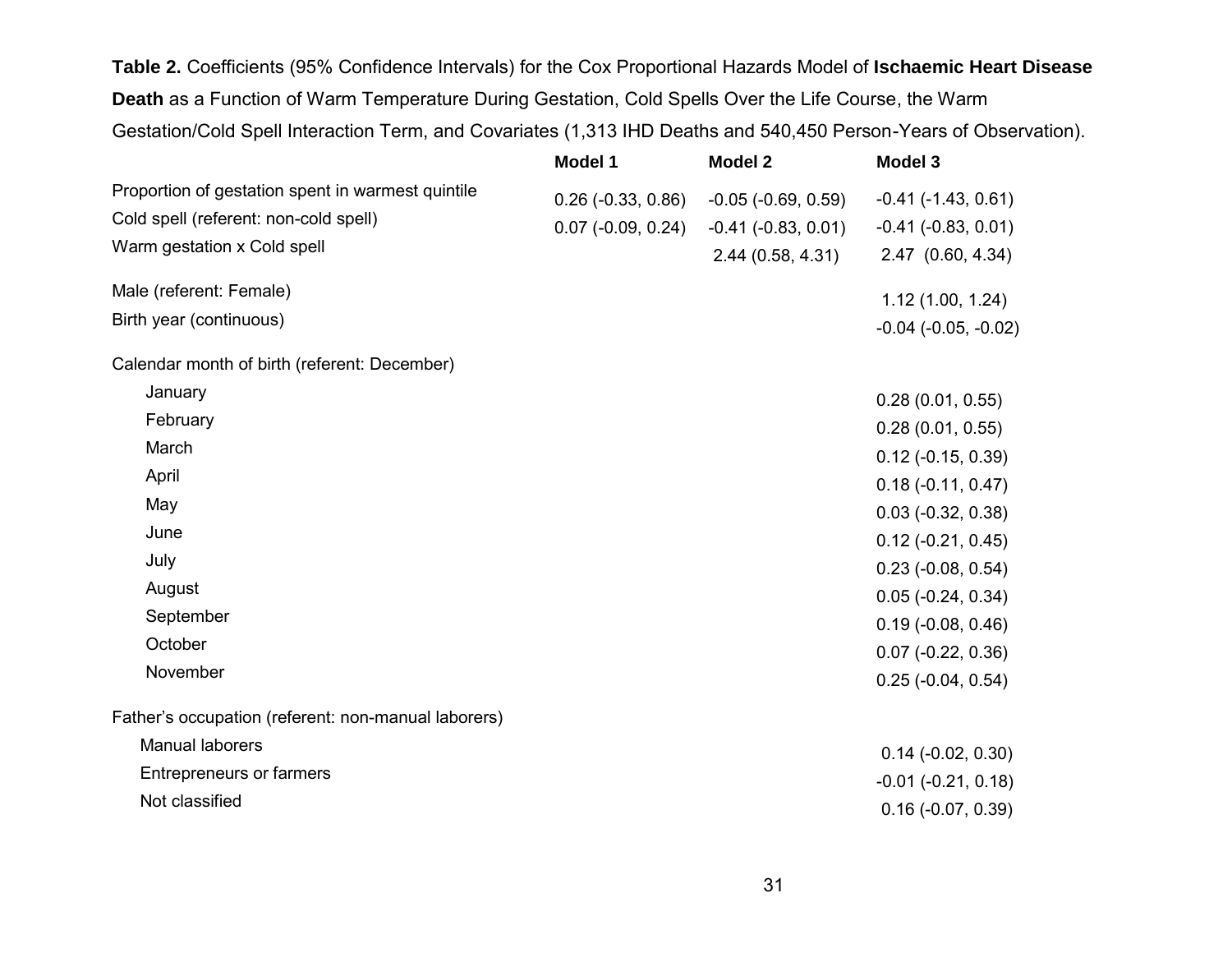**Table 3.** Coefficients (95% Confidence Intervals) for the Cox Proportional Hazards Model of **Cerebrovascular Disease (Stroke) Death** as a Function of Warm Temperature During Gestation, Cold Spells Over the Life Course, the Warm Gestation/Cold Spell Interaction Term, and Covariates (406 Stroke Deaths Over 540,450 Person-Years).

|                                                                                                                           | <b>Model 1</b>                                                                                             | <b>Model 2</b>          | <b>Model 3</b>                                                                |
|---------------------------------------------------------------------------------------------------------------------------|------------------------------------------------------------------------------------------------------------|-------------------------|-------------------------------------------------------------------------------|
| Proportion of gestation spent in warmest quintile<br>Cold spell (referent: non-cold spell)<br>Warm gestation x Cold spell | $-0.02$ ( $-1.10$ , $1.06$ ) 0.05 ( $-1.10$ , $1.21$ )<br>$-0.05$ ( $-0.36$ , 0.26) 0.05 ( $-0.65$ , 0.76) | $-0.56$ $(-3.96, 2.84)$ | $0.13(-1.73, 1.99)$<br>$0.06$ ( $-0.64$ , $0.76$ )<br>$-0.58$ $(-4.01, 2.85)$ |
| Male (referent: Female)                                                                                                   |                                                                                                            |                         | $0.30$ $(0.10, 0.50)$                                                         |
| Birth year (continuous)                                                                                                   |                                                                                                            |                         | $-0.03$ $(-0.06, -0.01)$                                                      |
| Calendar month of birth (referent: December)                                                                              |                                                                                                            |                         |                                                                               |
| January                                                                                                                   |                                                                                                            |                         | $0.25$ (-0.24, 0.74)                                                          |
| February                                                                                                                  |                                                                                                            |                         | $-0.01$ $(-0.56, 0.54)$                                                       |
| March                                                                                                                     |                                                                                                            |                         | $0.33(-0.14, 0.80)$                                                           |
| April                                                                                                                     |                                                                                                            |                         | $0.25$ (-0.28, 0.78)                                                          |
| May                                                                                                                       |                                                                                                            |                         | $0.32$ (-0.27, 0.91)                                                          |
| June                                                                                                                      |                                                                                                            |                         | $-0.02$ $(-0.65, 0.61)$                                                       |
| July                                                                                                                      |                                                                                                            |                         | $0.09$ ( $-0.48$ , $0.66$ )                                                   |
| August                                                                                                                    |                                                                                                            |                         | $0.26$ (-0.23, 0.75)                                                          |
| September                                                                                                                 |                                                                                                            |                         | $-0.03$ $(-0.54, 0.48)$                                                       |
| October                                                                                                                   |                                                                                                            |                         | $-0.05$ $(-0.60, 0.50)$                                                       |
| November                                                                                                                  |                                                                                                            |                         | $0.21$ (-0.30, 0.72)                                                          |
| Father's occupation (referent: non-manual laborers)                                                                       |                                                                                                            |                         |                                                                               |
| Manual laborers                                                                                                           |                                                                                                            |                         | $0.22$ (-0.09, 0.53)                                                          |
| <b>Entrepreneurs or farmers</b>                                                                                           |                                                                                                            |                         | $0.10 (-0.27, 0.47)$                                                          |
| Not classified                                                                                                            |                                                                                                            |                         | $0.21$ (-0.22, 0.64)                                                          |
|                                                                                                                           |                                                                                                            |                         |                                                                               |